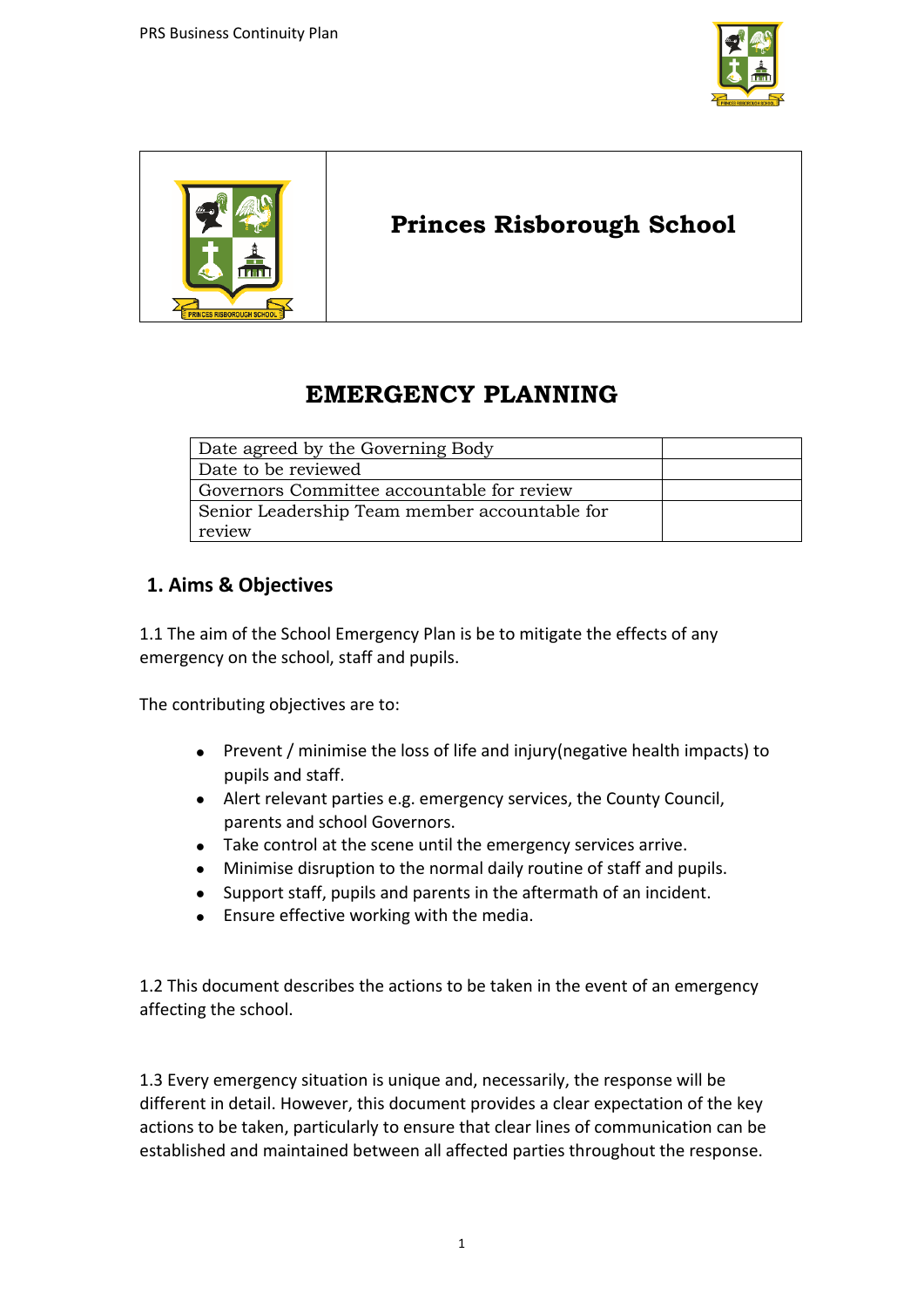

1.4 There are other policies and procedures that will guide our responses. Copies of all the key documents are available on the school website: The key documents are

- Buckinghamshire Council's Educational Visits Policy and Guidance.
- School Closures due to severe weather, heating failure, etc.
- Risk Management in Educational Establishments for security, fire and building safety / maintenance issues.

1.5 Members of the Senior Leadership Team and all other keyholders should hold a copy of this document at home and at school. They should also hold copies of emergency contact details for staff and students and the section of the Council's Trips and Visits manual that covers emergencies.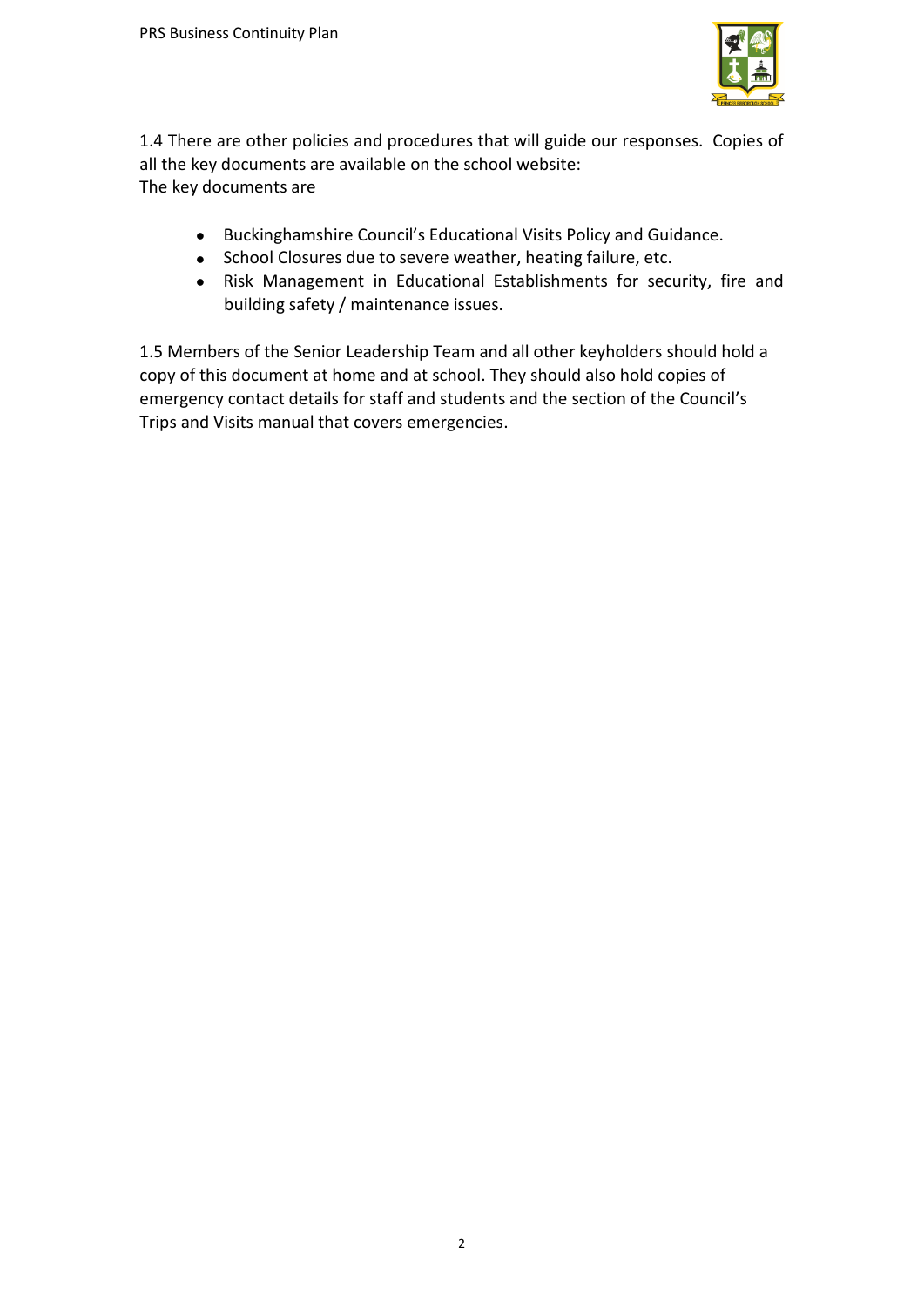

## **2 Types of Emergency / Identification of Risk**

### **2.1 In School:**

- A deliberate act of violence, such as the use of a knife or firearm.
- A school fire or laboratory explosion.
- A pupil or teacher being taken hostage.
- The destruction or serious vandalism of part of the school.
- Public health threats (e.g. meningitis).
- A fire
- A bomb alert

## **2.2 Outside School:**

- The death of a pupil or member of staff through natural causes or accidents.
- A transport-related accident involving pupils and / or members of staff.
- A more widespread emergency in the community, for example, the release of hazardous substances, severe weather, health pandemic etc.
- Death or injuries on school journeys or excursions.
- Civil disturbances and terrorism.

2.3 Any of these emergencies may occur within school time or out of school hours. Each will need a different set of actions but there will a common approach to all.

## **3. Immediate Response**

3.1 The staff member witnessing or first discovering or hearing of an incident will be responsible for initiating the immediate response to the threat. This may entail:

- Summoning help / calling the emergency services (dial 999).
- Alerting the Headteacher, Deputy or most senior member of staff in their absence.
- Take charge at the scene until further support arrives.
- Securing the immediate welfare of pupils and staff
- Collating relevant information such as the location and time of the incident, numbers and details of those involved, summary of events, etc and at the earliest opportunity making a written record of these points.

3.2 The Headteacher or most senior member of staff available will take a decision as to whether the incident is serious enough to be classified as an emergency.

## **4. Evacuation and Lockdown Procedures**

4.1 A decision to evacuate the school or to retain students within the buildings will be made by the most senior member of staff on site and will be announced by one of two signals.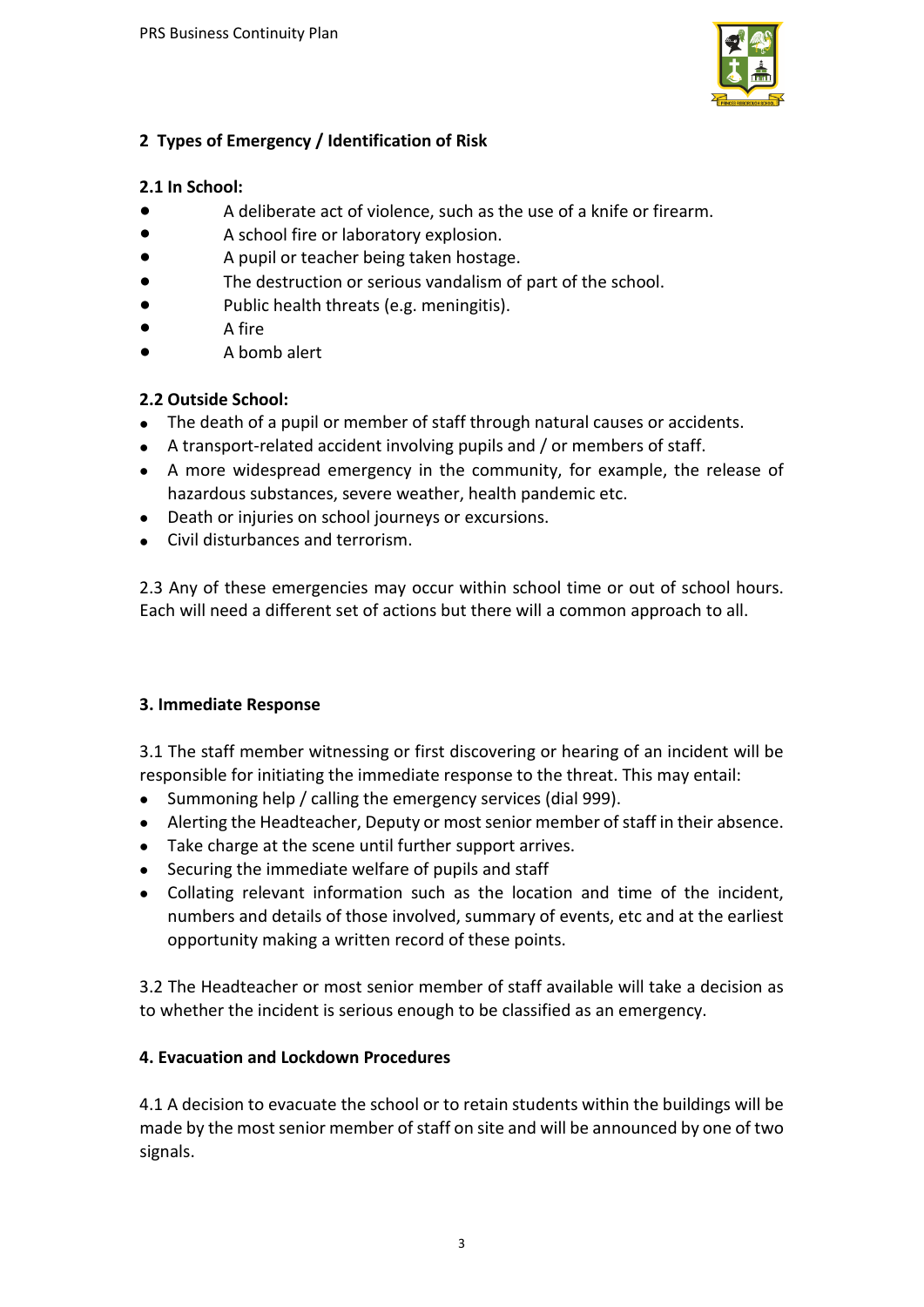

#### Fire alarm

4.2 A continuous bell will herald an evacuation for fire. On hearing the bell students and staff should leave their rooms, closing doors and windows behind them and leaving bags. They should follow the signed route and assemble on the tennis courts. Silence should be maintained in order that fresh instructions can be given. Emergency Services will be contacted.

### Lockdown

4.3 This procedure may be used when there is an evident danger students' safety and well-being either through the actions of a potentially dangerous intruder or an air pollution emergency. An intermittent bell will indicate an instruction for all members of the community to stay indoors and to keep away from windows. In some circumstances it will be appropriate to keep students under tables.

4.4 Windows should be closed, blinds closed and doors locked if possible. Extractor fans should be switched off if there is an air pollution threat. If students are outside when the signal is given then they should be directed into the nearest convenient building and follow the instructions above. Emergency services will be contacted.

4.5 Communication (including an all-clear notification) will be made with 'all clear bell' and by runners, as a last resort, only if it is safe to do so.

4.6 Debriefing of students should be done as soon as possible after the all-clear announcement.

### Bomb alert

4.7 If it should be necessary to evacuate the school in response to a bomb threat then a message will be communicated by a network of "runners" co-ordinated by the headteacher or the person acting in their absence. Evacuation in this instance should involve students taking their bags and coats with them so as to make a search procedure more efficient.

### Evacuation off-site

4.8 If it is felt necessary to move all students off site then they will be escorted to the top field, along the bus road. If the route to the top field is unusable then students will be escorted to public car park at the bottom of the hill.

4.9 Registers will be taken before leaving the site and again at the assembly point.

4.10 If Emergency Services have been called then the Headteacher will nominate a member of staff to wait in a safe place to greet them on arrival.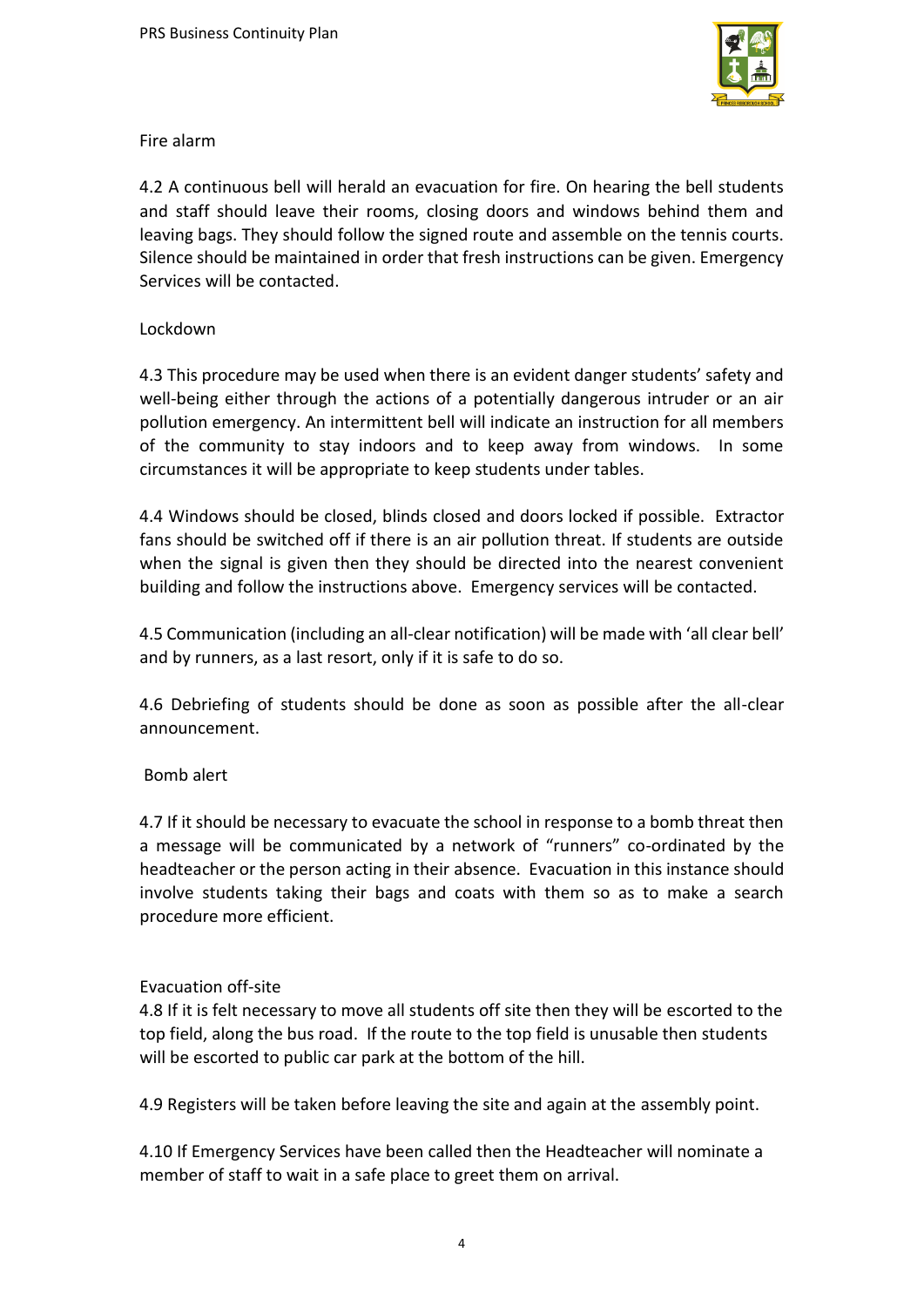

4.11 If appropriate the school may have to be closed. In this case the school closure procedures should be followed.

### **5. Roles & Responsibilities**

5.1 The Headteacher or the person deputising for them will establish an **Incident Response Team** as quickly as possible without compromising the safety of pupils (if during school hours).

5.2 The size, role and responsibilities of this team will vary according to the nature and circumstances of the incident although some suggestions are provided below.

5.3 In the most serious circumstances the County Council will send an Incident Support Team to the school to work alongside those involved in the initial response and if appropriate take over the overall management of the incident

5.4 Roles and responsibilities for the school's Incident Response Team include:-

| Role       |                                                   | Personnel in this role    |
|------------|---------------------------------------------------|---------------------------|
|            | <b>Responsibilities</b>                           |                           |
| Incident   | Consider the need to alert other                  | Headteacher or in their   |
| Manager    | colleagues and external agencies.                 | absence/unavailability    |
|            | Establish an Incident Response Team<br>$\bullet$  | a senior leader.          |
|            | and allocate roles.                               |                           |
|            | Collate all relevant information                  |                           |
|            | relating to the emergency.                        |                           |
|            | Co-ordinate the emergency response<br>$\bullet$   |                           |
|            | strategy, liaising with relevant                  |                           |
|            | agencies, e.g. the emergency                      |                           |
|            | services, County Council, School                  |                           |
|            | Governors as appropriate.                         |                           |
|            | Monitor the emergency response.                   |                           |
|            | Provide regular staff / team briefings.           |                           |
|            | Authorise any additional expenditure<br>$\bullet$ |                           |
| Deputy     | Assists Incident Manager.<br>$\bullet$            | Headteacher or in their   |
| Incident   | Co-ordinates and manages staff in<br>$\bullet$    | absence/unavailability    |
| Manager    | the Incident Response Team.                       | a senior leader.          |
|            | Monitors staff welfare and organises<br>$\bullet$ |                           |
|            | staff roster.                                     |                           |
| Parent     | Advises parents and provides<br>$\bullet$         | An nominated member of    |
| Liaison    | information.                                      | SLT with Headteacher's PA |
| Officer(s) | Provides point of contact.                        |                           |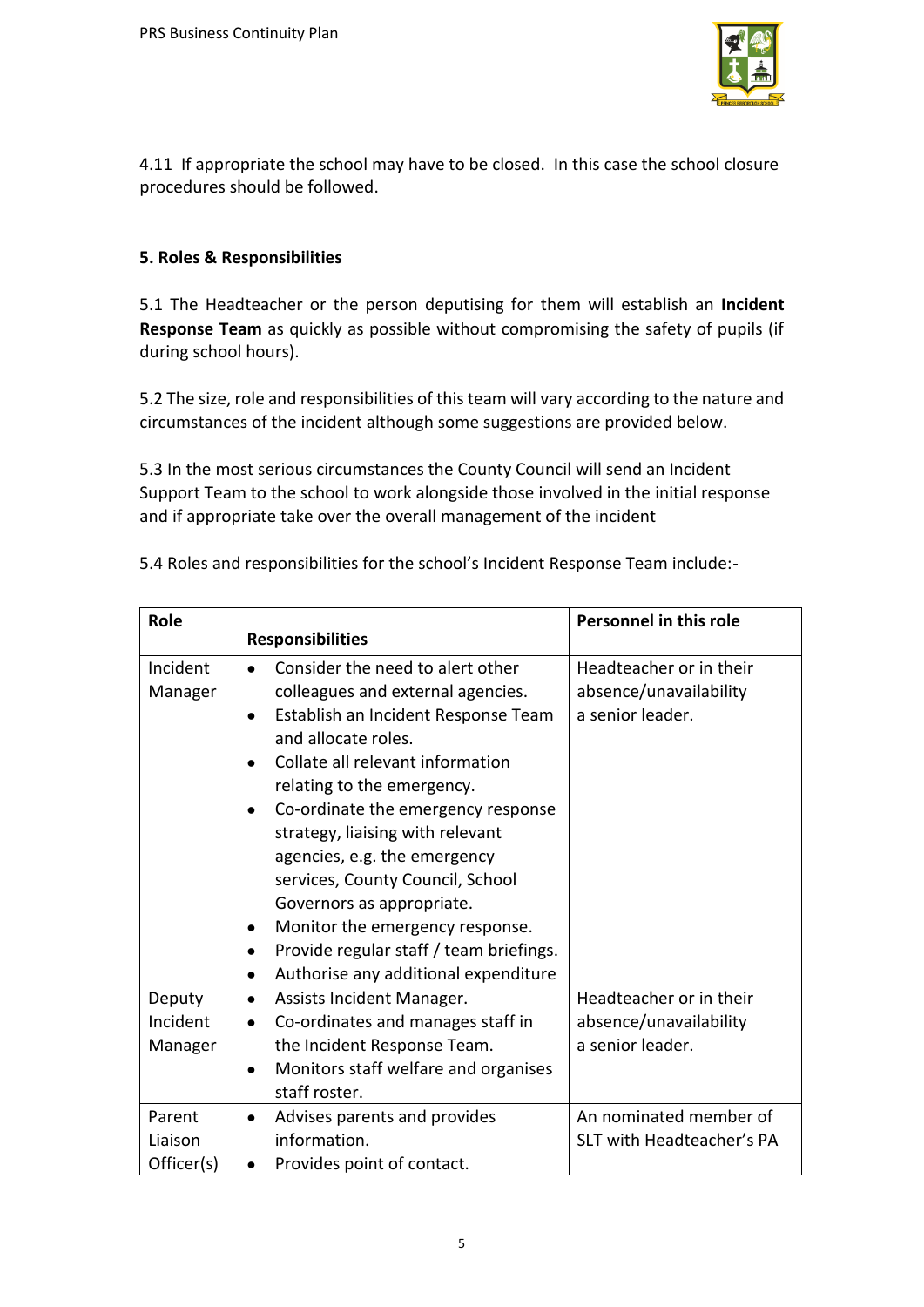

|                 | Arranges on site co-ordination of<br>$\bullet$  |                                  |
|-----------------|-------------------------------------------------|----------------------------------|
|                 | visiting parents.                               |                                  |
|                 | Maintains regular contact with<br>$\bullet$     |                                  |
|                 | parents where appropriate.                      |                                  |
| Administr       | Man telephone lines.<br>$\bullet$               | <b>School Front Office staff</b> |
| ators           | Help to collate information.<br>$\bullet$       | including Admin Manager          |
|                 | Relay incoming and outgoing<br>$\bullet$        |                                  |
|                 | messages by telephone, email, fax,              |                                  |
|                 | etc in a prompt manner.                         |                                  |
|                 | Provide admin support to the<br>٠               |                                  |
|                 | Incident Manager and Deputy                     |                                  |
|                 | Incident Manager.                               |                                  |
|                 | Maintain a master log of key events             |                                  |
|                 | and decisions, including expenses               |                                  |
|                 | incurred.                                       |                                  |
| Communic        | Acts as point of contact for media<br>$\bullet$ | Senior Leader                    |
| ations          | enquiries.                                      |                                  |
| Officer /       | Works with the County Council's<br>$\bullet$    |                                  |
| Media           | Communications team to prepare                  |                                  |
| Spokesper       | media statements / interviews.                  |                                  |
| son             | Assist with internal communications.<br>٠       |                                  |
| <b>Teachers</b> | Maintain supervision.<br>٠                      |                                  |
|                 | Ensure the safety and security of<br>$\bullet$  |                                  |
|                 | pupils.                                         |                                  |
|                 | Provide information and offer<br>$\bullet$      |                                  |
|                 | reassurance.                                    |                                  |
|                 | Monitor pupils' physical and<br>٠               |                                  |
|                 | psychological welfare.                          |                                  |
| Site team       | Ensure site security at all times.<br>٠         | Overseen by Site Manager         |
|                 | Provide information about site                  |                                  |
|                 | facilities / layout as necessary.               |                                  |
|                 | Assist with access / egress to the<br>$\bullet$ |                                  |
|                 | school.                                         |                                  |
| Liaison         | To represent the school at the<br>$\bullet$     | Assistant Headteacher            |
| Officer         | <b>County Council's Emergency</b>               |                                  |
|                 | Operations Centre if needed.                    |                                  |
|                 | Communicate with colleagues at the<br>$\bullet$ |                                  |
|                 | school on a regular basis and receive           |                                  |
|                 | updates / progress reports.                     |                                  |
|                 | Relay information to and from the               |                                  |
|                 | County Council.                                 |                                  |

## **6. Procedures**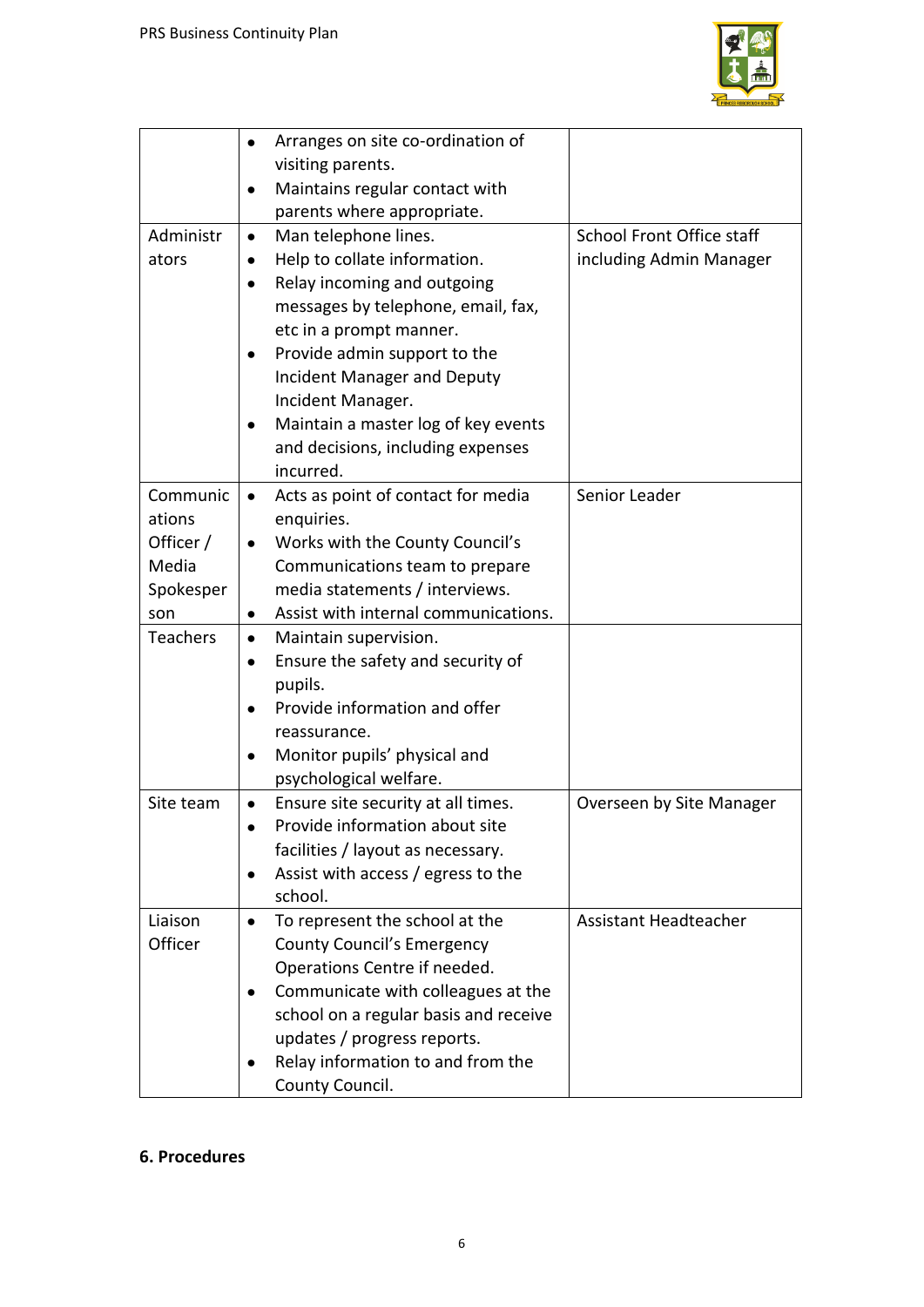

### **6.1 . On Site Incidents**

6.1.2 When the Incident occurs during 'school opening' hours.

The staff member witnessing or first discovering an incident will be responsible for initiating the immediate response.

6.1 3 This may entail

- Summoning help / calling the emergency services (dial 999).
- Alerting the Headteacher (or Senior leader in their absence).
- Securing the immediate welfare of pupils and staff.
- Taking charge at a scene until the emergency services arrive and / or the School Incident Manager assumes control.
- Recording relevant information such as the location and time of the incident, numbers and details of those involved, summary of events, etc (blank incident log sheet at Annex 2).

6.1.4 The Headteacher or the most senior member of staff available will decide whether the incident should be classified as an emergency.

6.1.5 The Headteacher (or the person deputising as Incident Manager) should then contact the Buckinghamshire Council by calling the County Emergency Number:

### **01296 395959**

Which is operated by the Buckinghamshire Fire and Rescue service and is available 24 hours a day throughout the year. The Fire and Rescue Service will contact the Duty Emergency Planning Officer.

6.1.6 On receiving this information the EPO will arrange for a senior officer/ adviser to call the school back

6.1.7 Once a senior officer has been contacted decisions will be made in liaison with the School Incident Manager on the appropriate response and support. This will include the co-ordination of the actions that need to be taken to ensure the effective management of the situation. In all cases it will involve the Communications Team at County Hall and, as appropriate, other relevant services such as building maintenance, insurance, legal, education psychology and health and safety.

6.1.8 The County Council has purpose-built facilities for dealing with emergencies at County Hall in Aylesbury and these can be made available 24 hours a day. In cases where the Incident Control Centre is established there, a member of the school may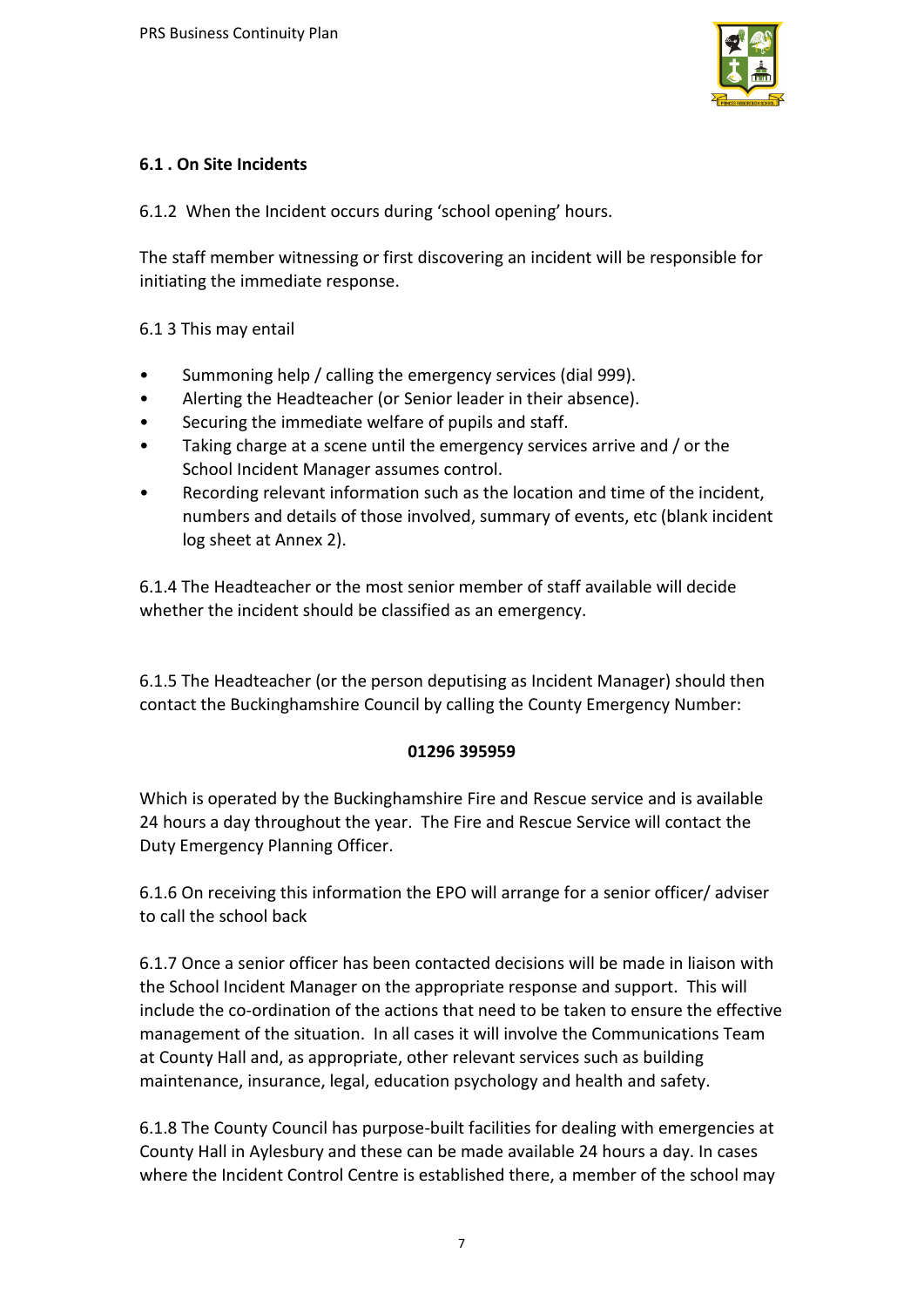

be asked to join the County Incident Response Team to provide a continuous communication link with the school.

6.1.9 When the incident occurs outside school opening hours:

The Site Team or designated person on witnessing or first discovering an incident will be responsible for initiating the immediate response to the emergency situation.

6.1 10 This may entail:

- Summoning help / calling the emergency services (dial 999).
- Evacuating the premises immediately where necessary e.g. if a letting or other activity is taking place.
- Alerting the Trust Facilities Manager or Headteacher if not contactable.
- Contacting the County Council by calling the County Emergency Number:

#### **01296 395959**

And follow the guidance above.

6.1.11 If this form of communication appears to have failed then, as a last resort, Thames Valley Police Headquarters should be contacted on **01865 846000.**

An incident log should be started.

### **6.2 Off-Site Incidents**

6.2.1 Details of the procedures to be followed and supporting guidance is contained in the Educational Visits Policy and Guidance (Section D). Group Leaders should take a copy of the full procedures with them on any off-site activity. A copy should also be kept by the senior member of staff who is the named contact for the trip.

6.2.2 Group Leaders, having ensured that they have accounted for all party members and delegated a responsible adult to take care of uninjured members of the party should assume immediate authority for activating the emergency procedures by calling the County Emergency number:

#### **0044 (0) 1296 395959**

And follow the guidance in 6.1 above.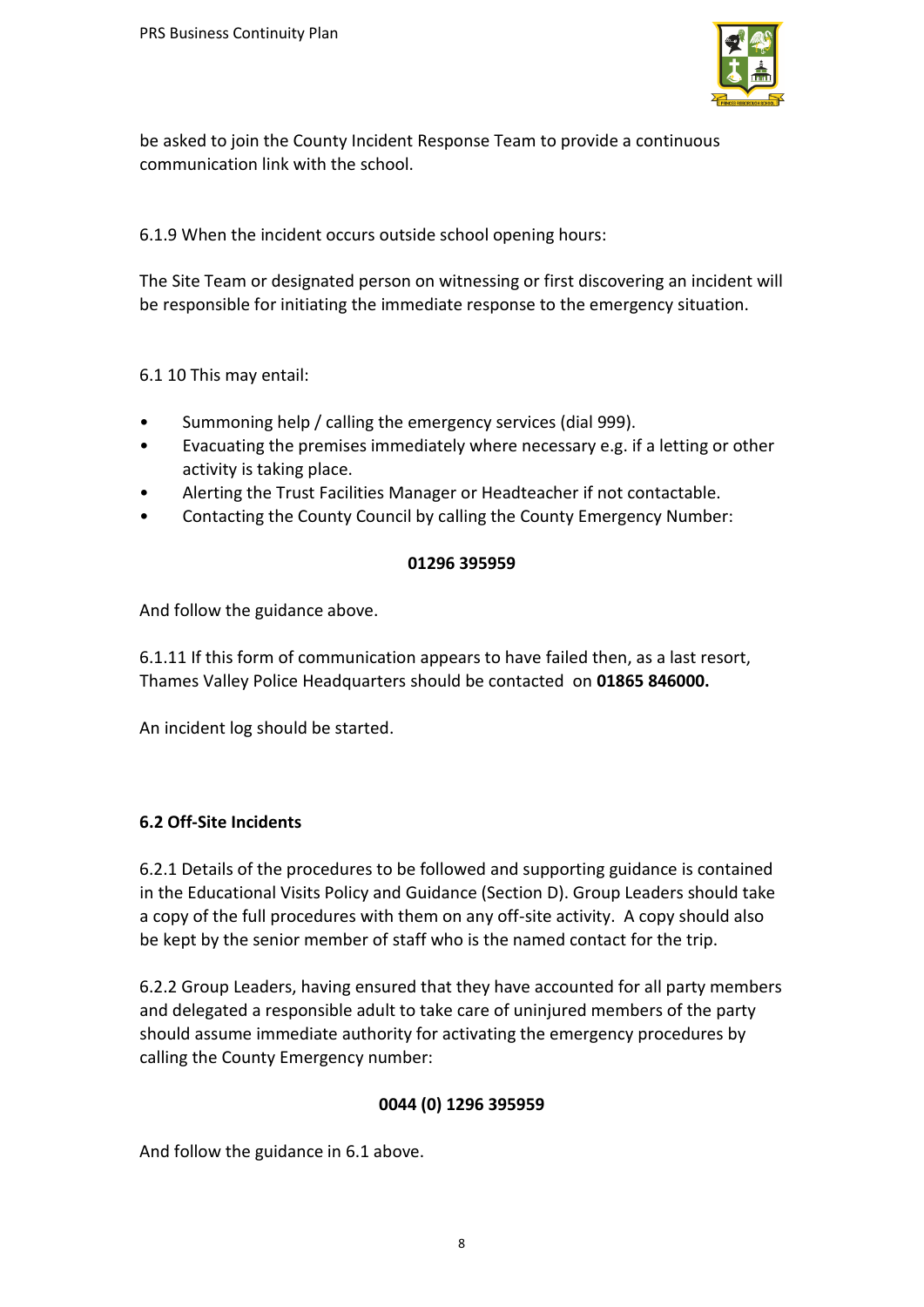

6.2.3 If this form of communication appears to have failed then, as a last resort, Thames Valley Police Headquarters can be contacted on 01865 846000.

6.2.4 The Educational Visits guidance provides for schools to identify in their planning School Contact(s), details of whom may be available to the County Council on the visits database. If School Contact details are not available the Headteacher will be contacted. (The suggested role for the School Contact(s) is set out in Section D of the Educational Visits Policy and Guidance).

6.2.5 A log of actions taken and conversations held should be maintained by the Group Leader who may also seek further details of the incident, how and why it happened, so far as can be established.

6.2.6 As with an on-site incident, early liaison between the Group Leader and the County Council will enable an assessment to be made of the appropriate actions to be taken to manage the incident response and support the party, the schools and parents.

6.2.7 Depending on the circumstances of the incident, an Incident Control Centre may be established at County Hall to form a continuous link between the party, the school and parents, the media, rescue agencies, tour operators, insurance companies etc. As appropriate it would arrange for the return of the party or arrange transport for parents to the location where pupils are unable to travel home soon after the incident.

6.2.8 Depending on the circumstances, a Home Support Team might be established, involving the headteacher and / or other senior staff, possibly on the school premises or at an Area office, to provide a contact point for information exchange and support for all families.

## **6.3 School Closures**

6.3.1 Decisions about school closures will most often be taken in response to:

- Severe weather conditions or other reasons preventing many staff and pupils from getting to school safely.
- Heating failures.
- A pandemic that affects such a large number of staff, students or the wider population that makes it impossible to keep the students safe.

6.3.2 The decision about a school closure is the responsibility of the Headteacher but having, as far as reasonable and practical, consulted the Co-Chairs of Governors.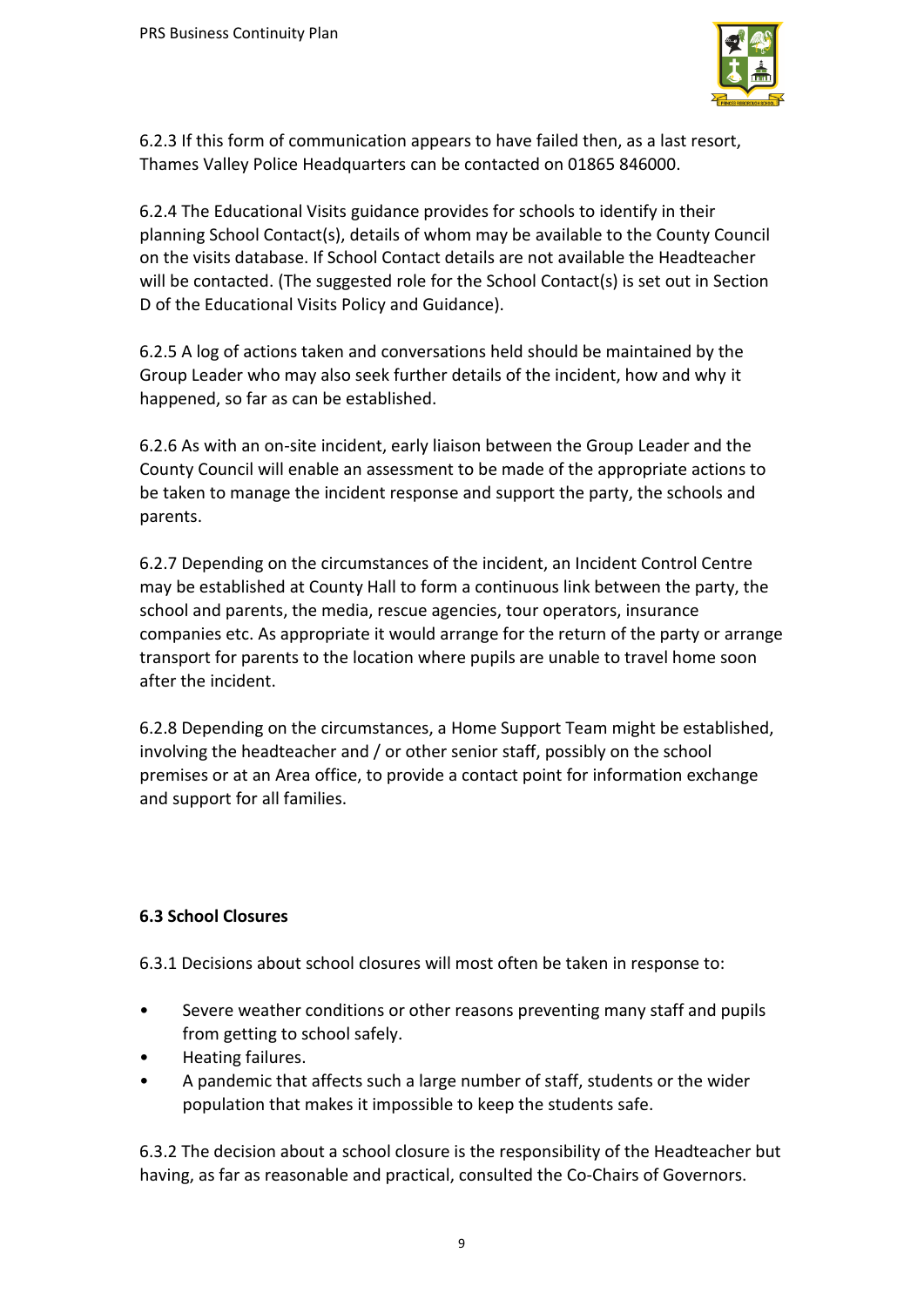

Where, for whatever reason, consultation is not possible, the Headteacher can make that decision alone, but should notify the Co-Chairs of Governors and the Buckinghamshire Council via Schools Closure website, as soon as possible.

6.3.3 It is important that any decision to close a school is communicated quickly to all relevant parties e.g. parents and Passenger Transport. The Headteacher or their Senior Leaders will confirm a school closure by submitting details immediately using the web form accessible on SchoolsWeb. This will then trigger an e-mail alert to the Passenger Transport team and to relevant radio stations (as agreed with the school). The Headteacher or Senior Leaders will put a notice on the school web site.

### **6.4 Incidents Involving Home to School Transport**

6.4.1 A major incident involving Home to School Transport is defined as an incident to which the Emergency Services are called. The Emergency Services will take control of the incident on site.

6.4.2 The Buckinghamshire Council Passenger Transport / Specialist Transport Teams will act as a focus of communications, collating information about the incident and relaying it to those who need to know, for instance:

- Liaising with the transport contractor and arranging alternative transport, either with them or with another operator.
- Informing the Headteacher(s), Area Senior Adviser, Communications Team, Emergency Planning Team and other relevant Schools' and Transportation Staff and Members.
- The Area Senior Adviser will arrange for an officer / adviser to attend the scene and will liaise with the school to ensure that all children involved in the accident are accounted for, and that parents are advised of the situation as soon as possible.

6.4.3 Should an incident be reported to the school, by anyone other than the Passenger Transport / Specialist Transport Teams, the person receiving the information should contact them immediately on 01296 383737 to ensure that they have instigated the necessary procedures.

## **7. Personal safety of Keyholders**

7.1 Persons nominated as keyholders may need to attend school buildings following a fire or burglary outside school opening hours.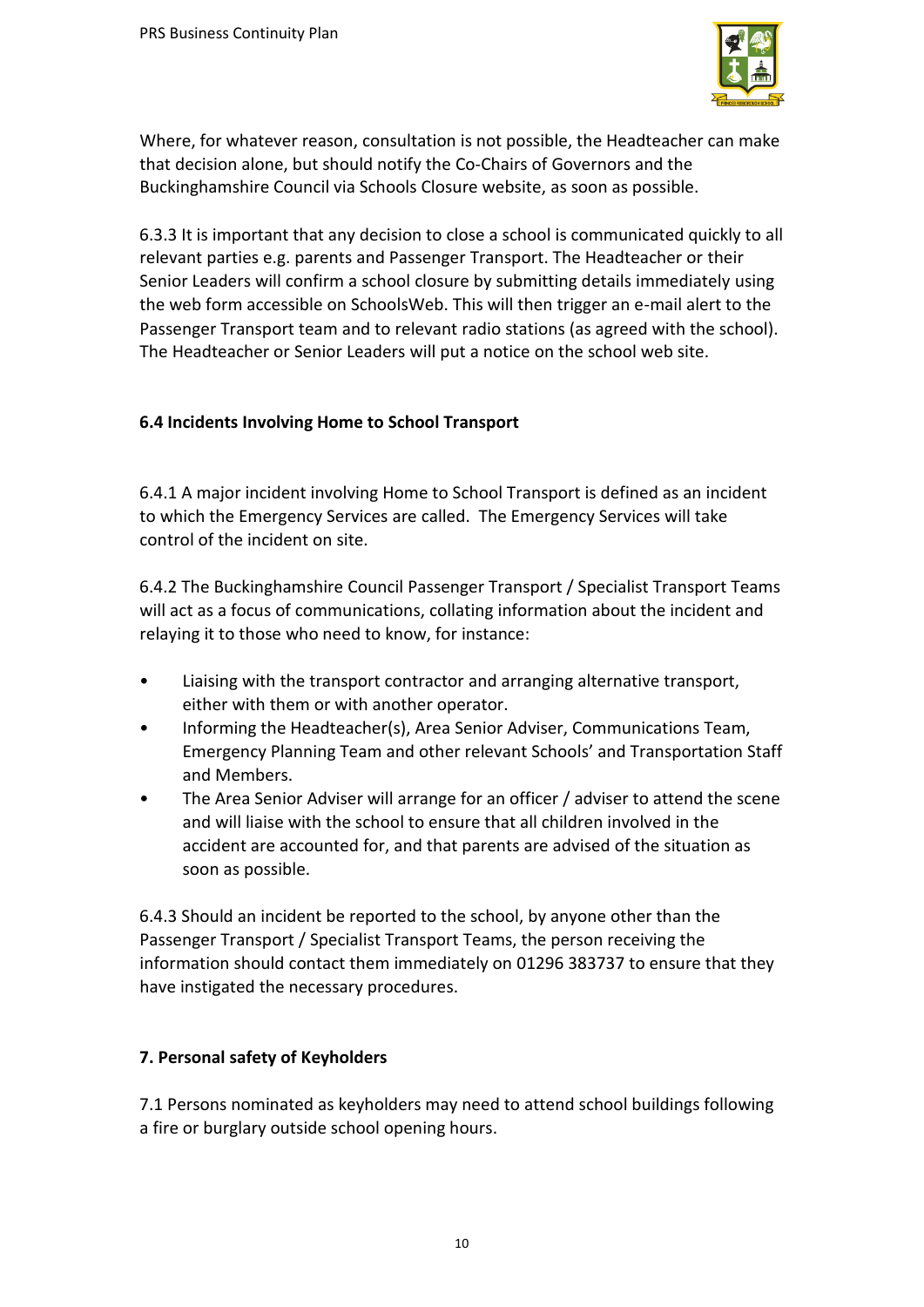

7.2 It is particularly important that they should not put themselves, or others, at risk and keyholders need to ensure that they follow simple guidelines as indicated below.

- Only attend the site if it is considered safe to do so. Incidents that may occur at night may pose particular risks and keyholders must be accompanied, either by a colleague or a member of the emergency services.
- Keyholders should keep in touch with someone else where necessary and carry a mobile phone if possible.
- It is important for the keyholder to have basic information about the property, including knowledge of the location of electrical switch gear, gas stop valves, chemical storage etc.

### **8. Communication**

8.1 Any media enquiries should be directed to the appointed person on the Incident Management Team. No other person should initiate or respond to the news media.

8.2 All dealings with newspaper, radio or television journalists in connection with an emergency should be handled by the Headteacher (or in their absence/or as delegated to a Senior Leader) with the advice and support of the Communications Team at County Hall.

8.3 Communication within the Incident Team should be as frequent and as full as necessary. Notes should be kept by everyone involved in incident management.

8.4 In the initial stages it is likely that most communication will be via telephone. If there is a large number of calls coming into the switchboard then it may be helpful to use mobile telephones for outgoing calls.

8.5 All calls should be logged.

8.6 The Deputy Incident manager will prepare a consistent message to be shared with parents and other interested parties. This message should not be varied.

8.7 Regular communication between the Incident Team and the County Council Communication staff. County Council staff should be asked for advice on every potentially contentious communications issue.

8.8 The Communications Team will give accurate and periodic information through press releases and arrange necessary interviews, and try to reduce the media pressure on the school and parents.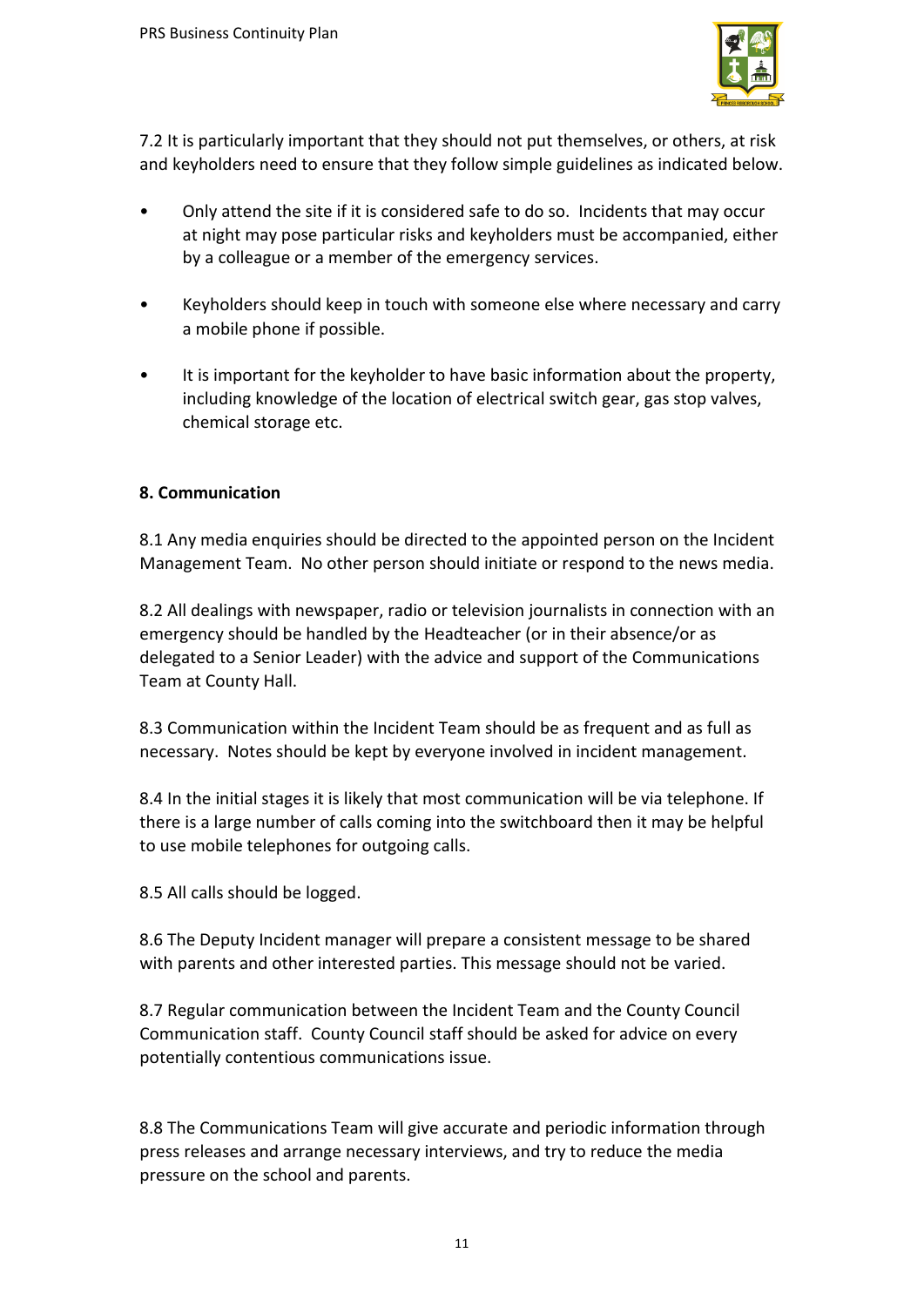

### **9. Regular Routines to support Incident Management**

9.1 Evacuation Procedures will be practiced at least once each academic year. The date of the drill and the lessons learned will be recorded in a log in reception by the Senior Leadership Team – Fire Marshall and or Site Manager.

9.2 An emergency kit containing

- High Visibility vests
- Megaphone
- Pens and paper
- Contact list of essential numbers
- Copy of Emergency Plan
- Copy of all emergency contact lists for tutor groups and staff

Will be kept at Reception. This kit will be checked at the same time as each evacuation drill.

9.3 At least once every year all staff will be reminded of the Emergency Planning procedures including the lockdown signal and procedures.

9.4 The emergency contact details of all students will be checked once each year, along with the regular check of personal data.

9.5 In the first week of term an emergency contact chain for each tutor group will be constructed.

9.6 All members of the Senior Leadership Team will keep at home and at school

- a copy of the staff contact list,
- the Emergency Planning Document and
- the section on emergencies in the Bucks CC trips and Visits guidance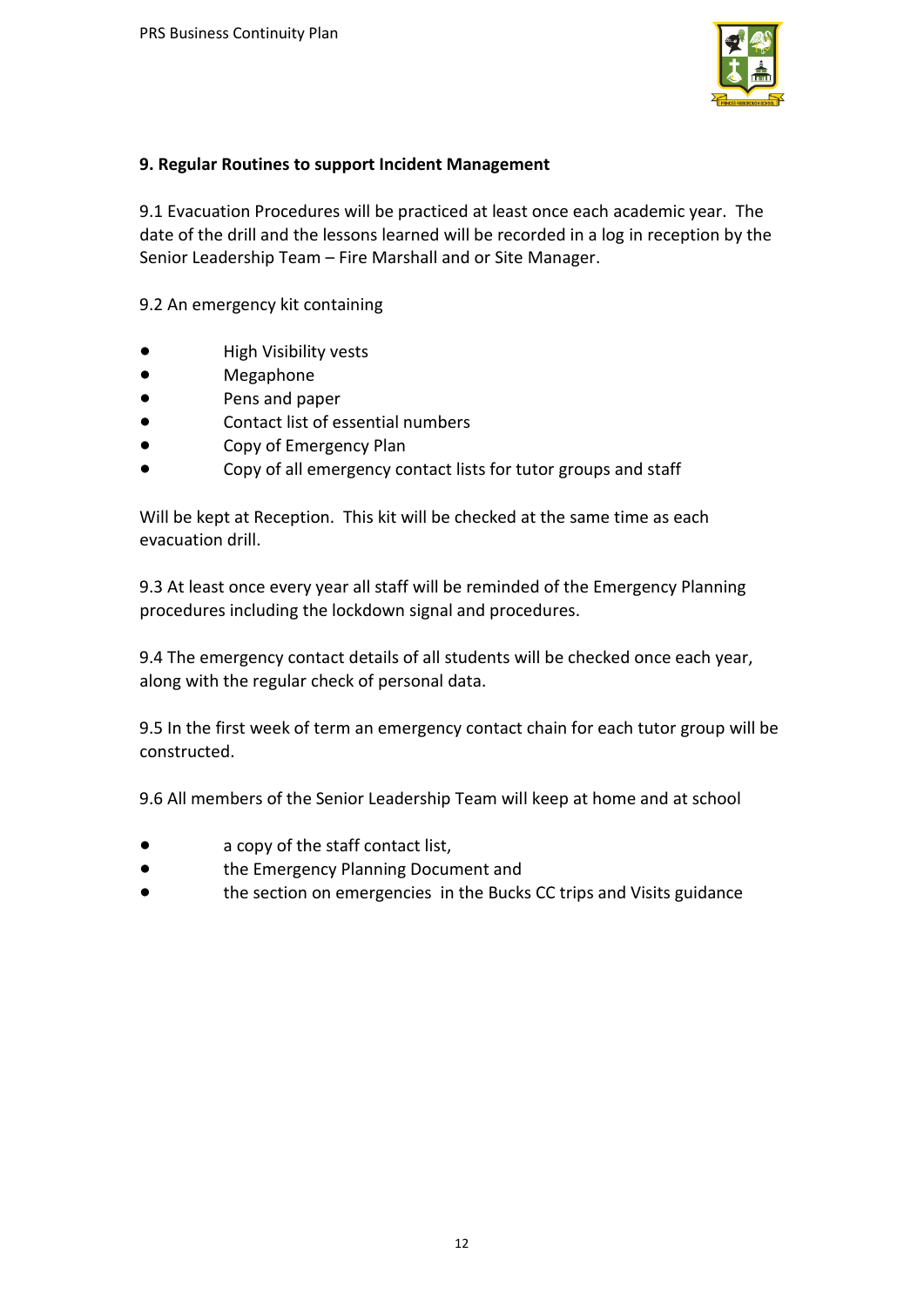

# **Appendix 1: Action Cards**

# **Emergency Response Action Card Incident Manager**

| <b>When Alerted</b>                                                         |  |  |
|-----------------------------------------------------------------------------|--|--|
|                                                                             |  |  |
| Attempt to clarify what has happened                                        |  |  |
| Name of caller and telephone number they can be contacted on                |  |  |
| Nature of the incident, what has happened?                                  |  |  |
| To whom?                                                                    |  |  |
| Where?                                                                      |  |  |
| When?                                                                       |  |  |
| Numbers of those injured or affected                                        |  |  |
| Location of those affected                                                  |  |  |
| Whether there is still a continuing danger or not                           |  |  |
| What has happened since?                                                    |  |  |
| Which emergency services are involved?                                      |  |  |
|                                                                             |  |  |
| Start a written log of all information received, relayed and actions taken. |  |  |
|                                                                             |  |  |
| Alert the County Council and determine who else needs to be informed of     |  |  |
| the incident, for example, Chairman of Governors.                           |  |  |
|                                                                             |  |  |
| Establish an Incident Response Team.                                        |  |  |
| Consider the following roles                                                |  |  |
| Deputy Incident Manager                                                     |  |  |
| Liaison officer - Parents                                                   |  |  |
| Administrators                                                              |  |  |
| Communications & Media Spokesperson                                         |  |  |
| <b>Teachers</b>                                                             |  |  |
| Facilities / Site Management                                                |  |  |
|                                                                             |  |  |
| During non-school hours, arrange for the school premises to be opened up if |  |  |
| necessary.                                                                  |  |  |
|                                                                             |  |  |
| Arrange initial staff / team briefing.                                      |  |  |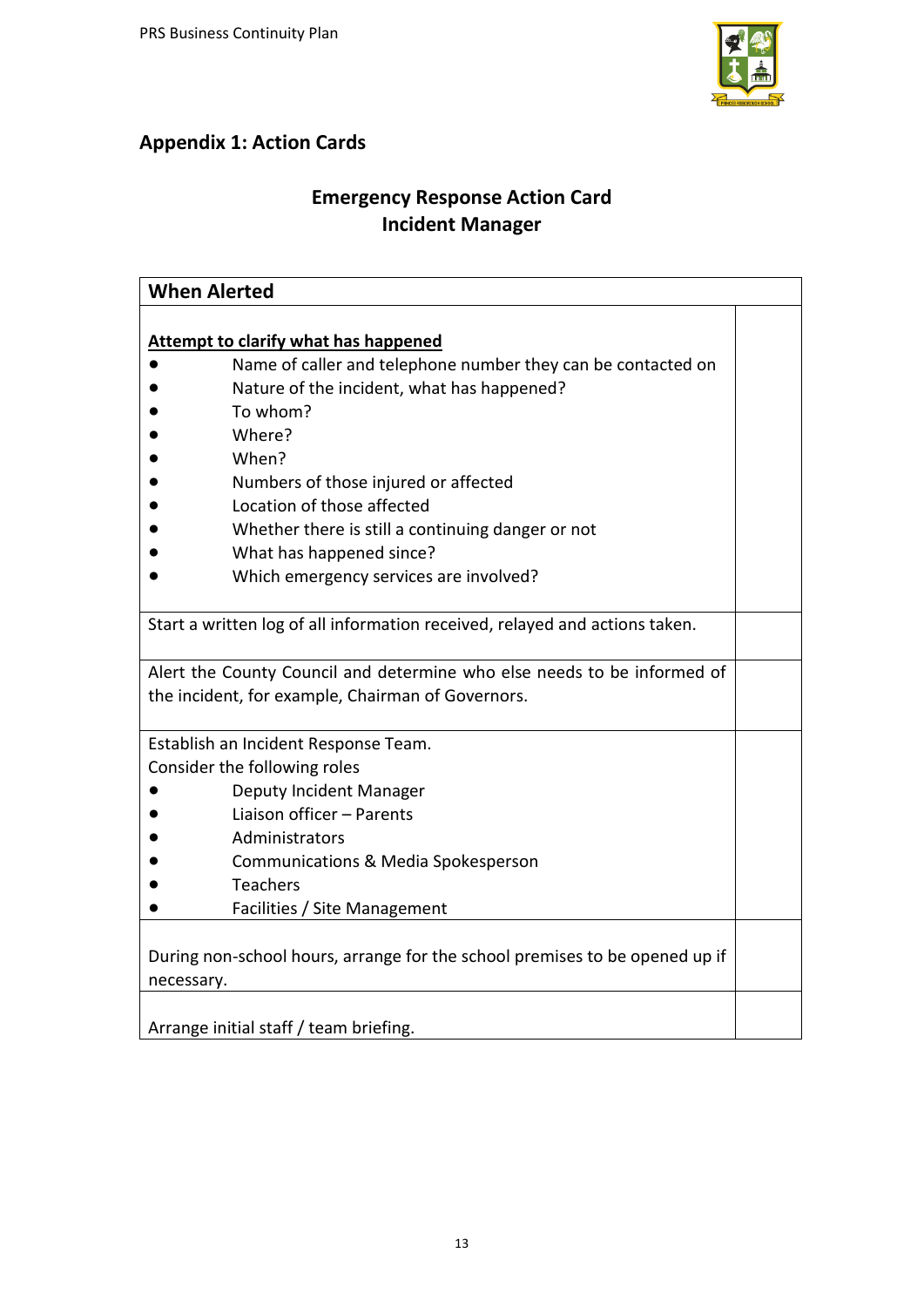

| Continuing the response                                                                                     |  |
|-------------------------------------------------------------------------------------------------------------|--|
| Continue to collate incident updates and all relevant information.                                          |  |
| Ensure that all decisions are communicated to relevant internal and external<br>parties.                    |  |
| Arrange further regular staff briefings as appropriate.                                                     |  |
| Longer term                                                                                                 |  |
| Give people the opportunity to talk about their experiences.                                                |  |
| Conduct a debrief meeting.                                                                                  |  |
| Monitor staff and pupils informally.                                                                        |  |
| Ensure that there are procedures in place for referring people to relevant<br>agencies for further support. |  |
| Continue to keep a record of continuing issues and actions.                                                 |  |
| Advise any new staff of what has happened and potential effects so that they<br>can be aware.               |  |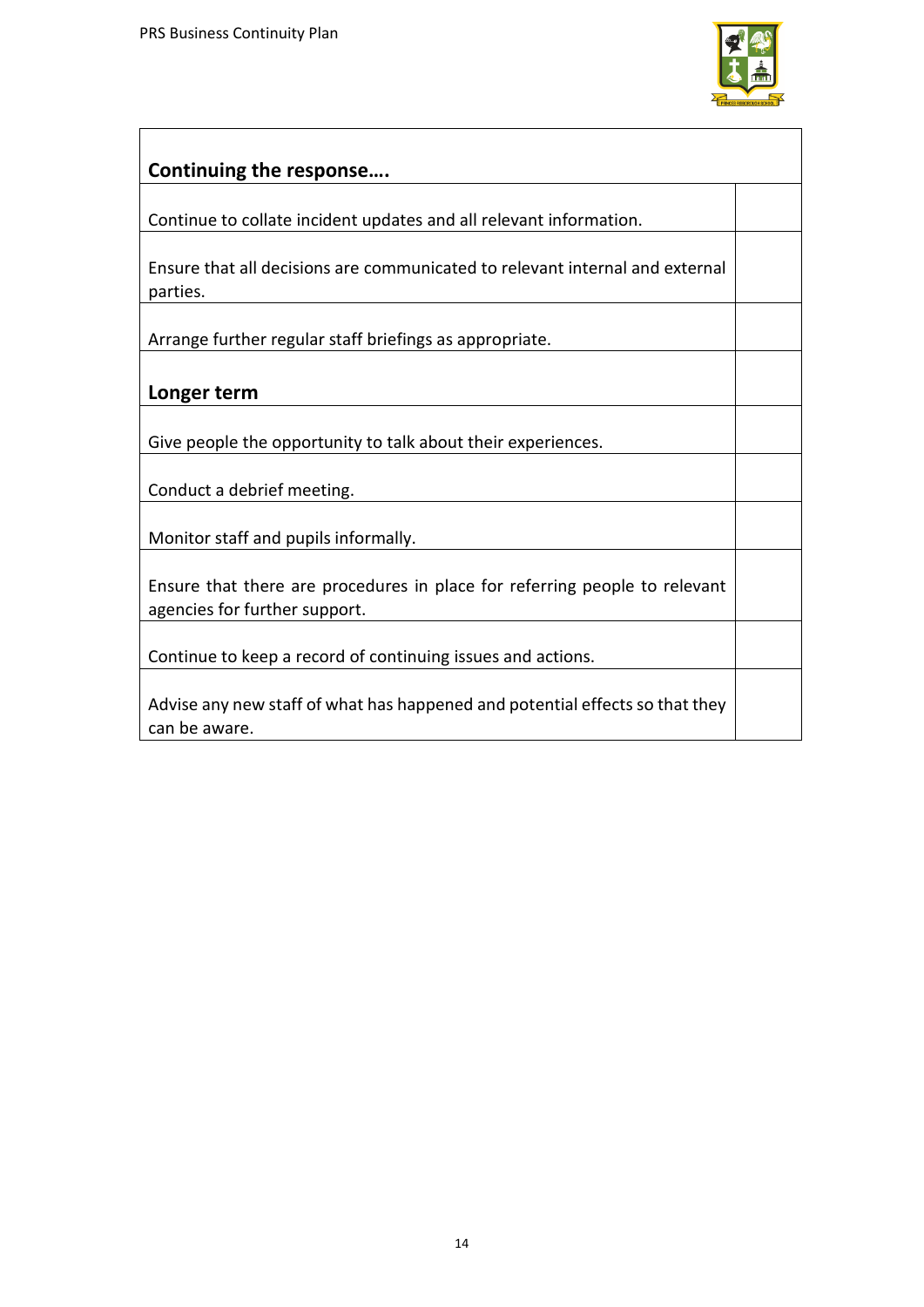$\mathbf{r}$ 



 $\overline{\phantom{0}}$ 

# **Emergency Response Action Card Deputy Incident Manager**

| <b>When Alerted</b>                                                                                |  |
|----------------------------------------------------------------------------------------------------|--|
|                                                                                                    |  |
| Start a written log of all information received, relayed and actions taken.                        |  |
| Assist the Incident Manager in alerting colleagues and establishing the<br>Incident Response Team. |  |
| Help to alert all other staff of the incident.                                                     |  |
| Continuing the response                                                                            |  |
| Ensure that all staff are aware of each other's incident response role &<br>responsibilities.      |  |
| Assist the Incident Manager as required.                                                           |  |
| Help to keep all staff regularly updated.                                                          |  |
| Organise a staff roster and ensure that staff breaks are scheduled.                                |  |
| Monitor staff responses and arrange support where necessary.                                       |  |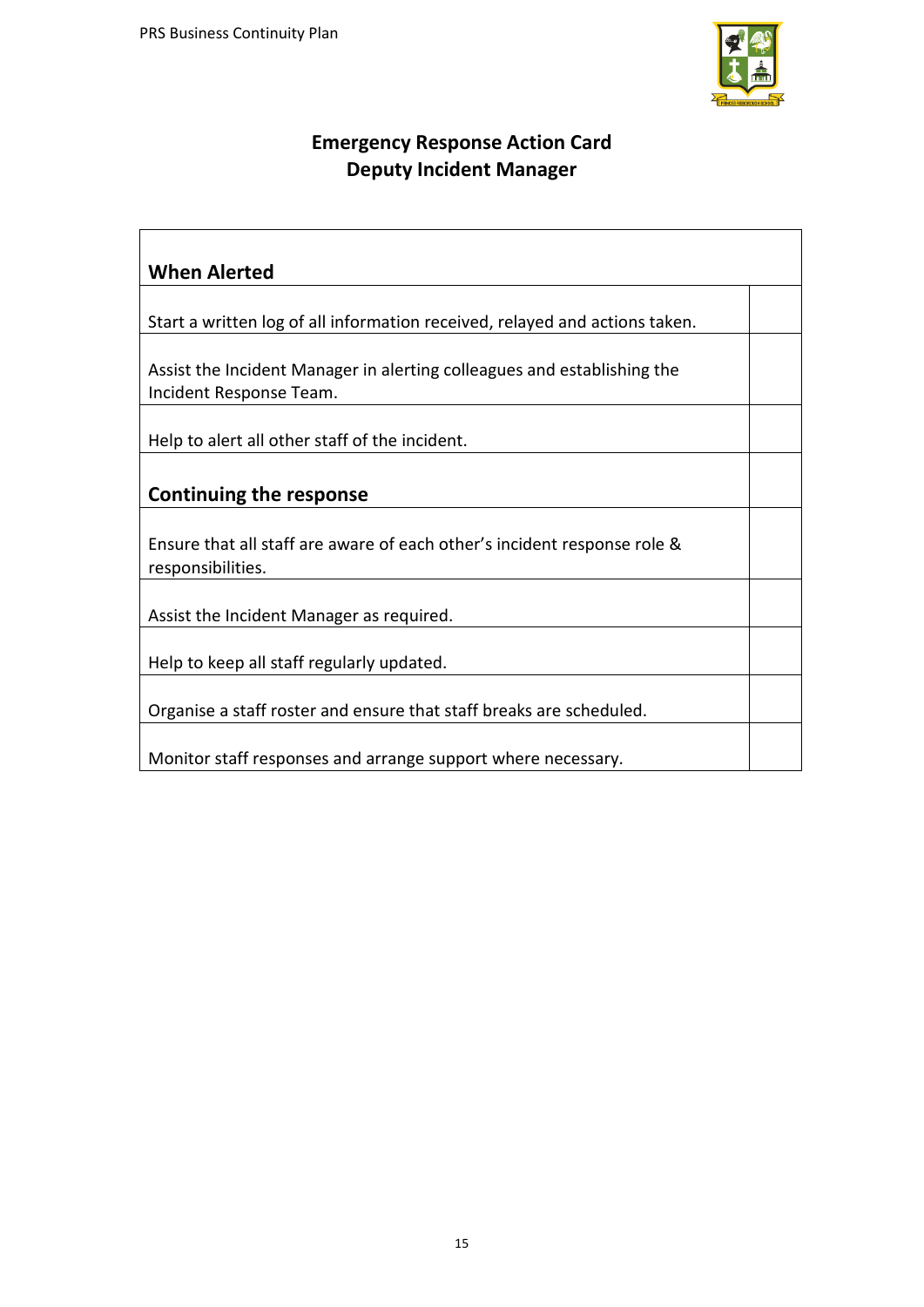

## **Emergency Response Action Card Administrators**

| <b>When Alerted</b>                                                           |  |  |
|-------------------------------------------------------------------------------|--|--|
|                                                                               |  |  |
| Start incident log of information received, relayed and actions taken.        |  |  |
|                                                                               |  |  |
| At the School                                                                 |  |  |
| Allocate telephone numbers for incoming calls                                 |  |  |
| <b>Parents Enquiries</b>                                                      |  |  |
| <b>Media Enquiries</b>                                                        |  |  |
| External responding agencies                                                  |  |  |
| County Council / School Governors                                             |  |  |
|                                                                               |  |  |
| And designate phones for outgoing lines.                                      |  |  |
|                                                                               |  |  |
| Ensure that staff are aware of designated telephone numbers used above.       |  |  |
|                                                                               |  |  |
| Ensure that there is a stock of blank log sheets.                             |  |  |
|                                                                               |  |  |
| Collate relevant information e.g. parent / next of kin contact details.       |  |  |
|                                                                               |  |  |
| Log all incoming and outgoing calls and ensure that messages and notes        |  |  |
| are passed to the Incident Manager and relevant staff promptly. Note          |  |  |
| Date and time of call                                                         |  |  |
| Name of caller / person called                                                |  |  |
| Organisation                                                                  |  |  |
| Message                                                                       |  |  |
| Response                                                                      |  |  |
| <b>Action Taken</b>                                                           |  |  |
| Maintain a record of any costs incurred, for example, extra staff hours,      |  |  |
| refreshments, transport.                                                      |  |  |
|                                                                               |  |  |
| Assist in recording details of visitors to the site and in providing means of |  |  |
| identification.                                                               |  |  |
|                                                                               |  |  |
| Assist the Incident Response Team as directed.                                |  |  |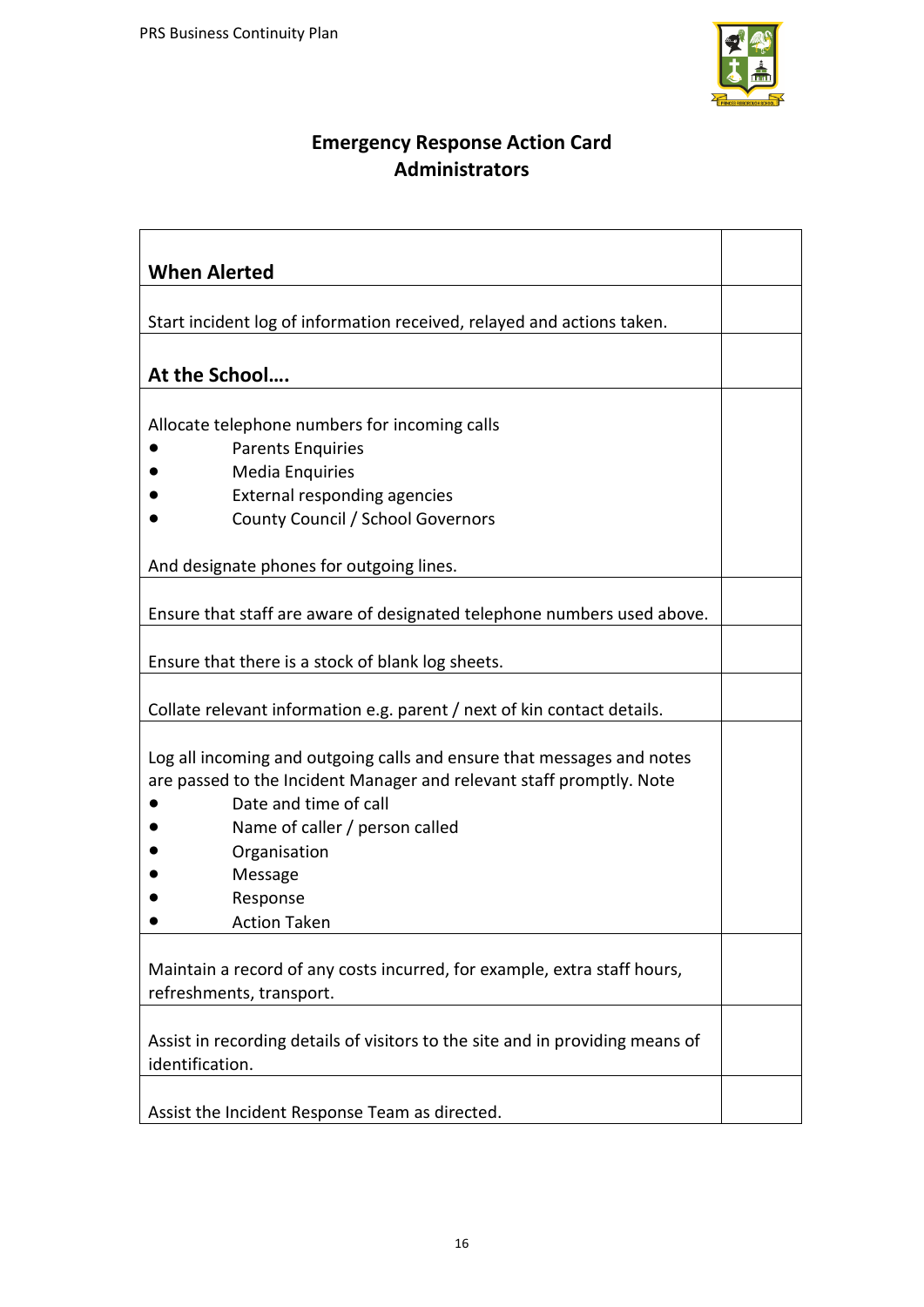

# **Emergency Response Action Card Parents Liaison Officer(s)**

| <b>When Alerted</b>                                                                                                                                                                                                                                                                                 |  |
|-----------------------------------------------------------------------------------------------------------------------------------------------------------------------------------------------------------------------------------------------------------------------------------------------------|--|
| Start an incident log of information received, relayed and actions taken.                                                                                                                                                                                                                           |  |
|                                                                                                                                                                                                                                                                                                     |  |
| <b>At the School</b>                                                                                                                                                                                                                                                                                |  |
| Obtain briefing by Incident Manager and agree information / briefing,<br>possibly a prepared text, so that a consistent message is given out to all<br>callers.                                                                                                                                     |  |
| Confirm contact details and be ready to act as first point of contact for<br>incoming enquiries.                                                                                                                                                                                                    |  |
| Where appropriate, obtain and offer further contact numbers for support<br>and additional information.                                                                                                                                                                                              |  |
| Ensure that all incoming and outgoing calls are logged. Details to include:<br>Name of caller / person called<br>Time and date<br>Message received / given<br>Response<br>Further action taken.                                                                                                     |  |
| Arrange a Meeting / Greeting Point on site for any parents & relatives<br>visiting the school.                                                                                                                                                                                                      |  |
| Ensure that the names of all visitors are recorded.                                                                                                                                                                                                                                                 |  |
| Make arrangements to ensure that parents / relatives are not left alone on<br>site.                                                                                                                                                                                                                 |  |
| Consider the need for additional support for visiting parents & relatives, for<br>example, tea & coffee, School Clergy.                                                                                                                                                                             |  |
| Where appropriate and if families give their consent, offer the contact<br>numbers of other families involved in the crisis.<br>(Wherever possible, parents of all other children in the school should be<br>warned that the school has experienced a crisis and that their child may be<br>upset.) |  |
|                                                                                                                                                                                                                                                                                                     |  |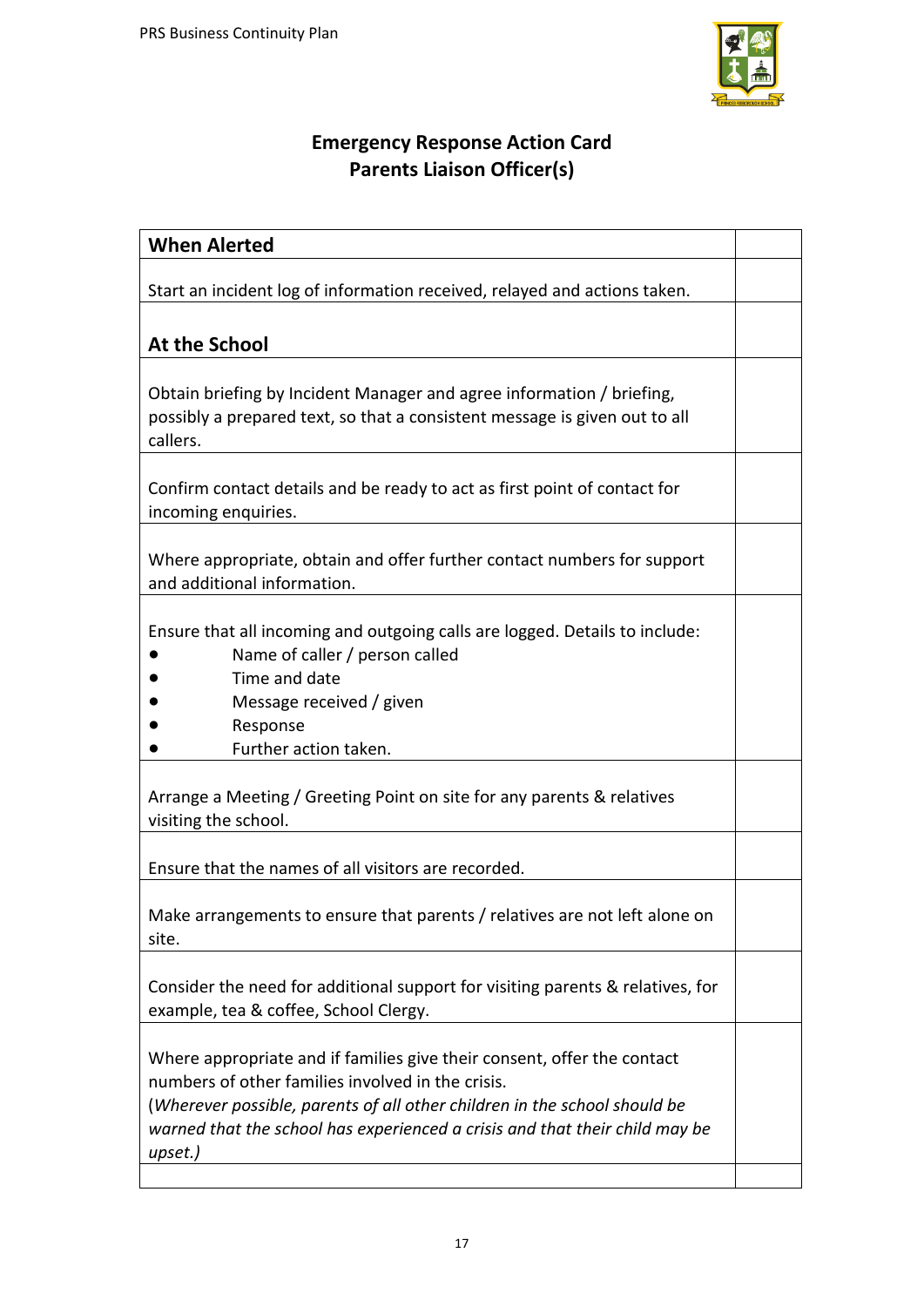

Attend staff briefings and ensure that all information and briefings are updated regularly.

# **Emergency Response Card Facilities Manager**

| <b>Actions</b>                                                                                                           |  |
|--------------------------------------------------------------------------------------------------------------------------|--|
| Start incident log of all information received, relayed and actions taken.                                               |  |
| Check access and egress for visiting parents and consider any special<br>instructions which may need to be communicated. |  |
| Liaise with the Incident Manager and Communications Officer to ensure<br>that media are not being intrusive.             |  |
| Arrange a specific area for media briefings / visitors. Ensure there is<br>sufficient segregation.                       |  |
| If necessary, collate plans of school premises and relevant information<br>regarding utilities.                          |  |
| Ensure that all staff and visitors are wearing correct identification<br>throughout their visit.                         |  |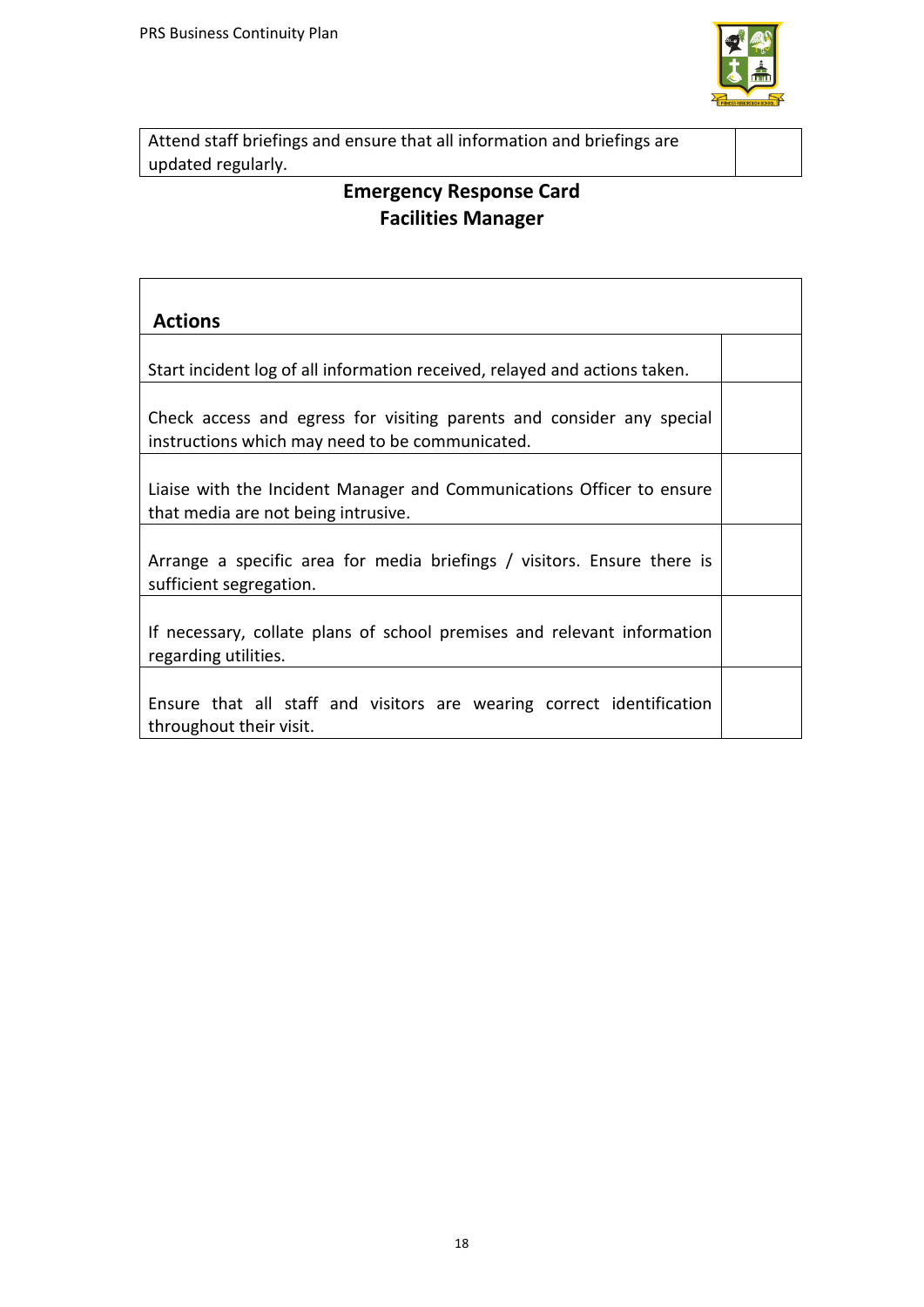

## **Emergency Response Action Card Communications Officer**

| <b>Actions</b>                                                         |  |
|------------------------------------------------------------------------|--|
|                                                                        |  |
| Start log of all information received, relayed and actions taken.      |  |
|                                                                        |  |
| Liaise with the County Council's Communications Unit and Incident      |  |
| Manager to agree media strategy. Offer media support of the            |  |
| Communications Unit to parents.                                        |  |
|                                                                        |  |
| Ensure that all relevant parties are aware of your contact details and |  |
| provide first point of contact for all media enquiries.                |  |
|                                                                        |  |
| Make arrangements for regular internal communication to members of     |  |
| staff.                                                                 |  |
|                                                                        |  |
| Prepare briefing notes and media statements in conjunction with the    |  |
| County Council's Communication Unit and Incident Manager.              |  |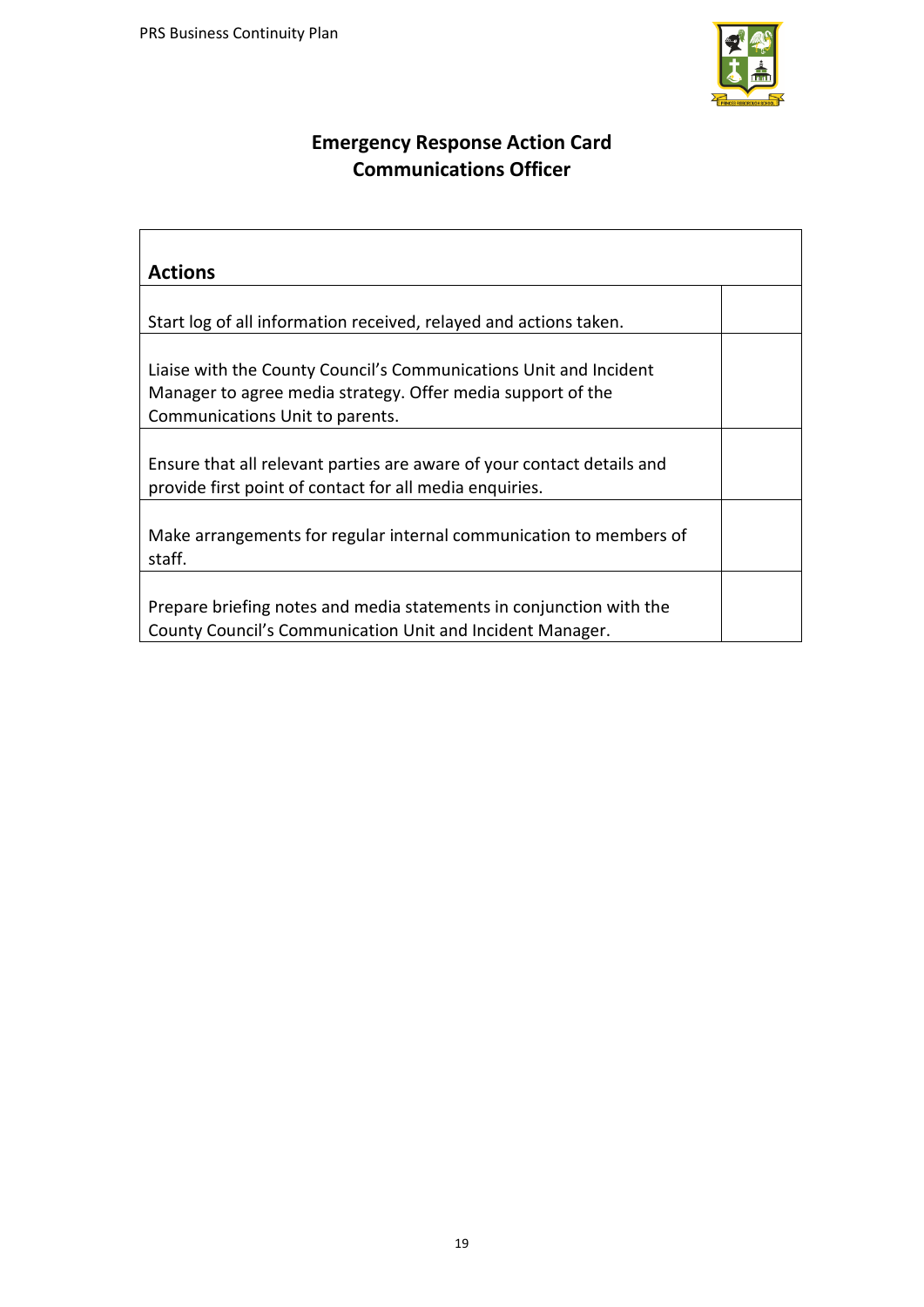

## **Appendix 2:Incident Log sheet**

**Incident Log: Date:** 

**Name:** Sheet no.

| Time | From | ${\tt To}$ | Information given / received and Actions Taken |
|------|------|------------|------------------------------------------------|
|      |      |            |                                                |
|      |      |            |                                                |
|      |      |            |                                                |
|      |      |            |                                                |
|      |      |            |                                                |
|      |      |            |                                                |
|      |      |            |                                                |
|      |      |            |                                                |
|      |      |            |                                                |
|      |      |            |                                                |
|      |      |            |                                                |
|      |      |            |                                                |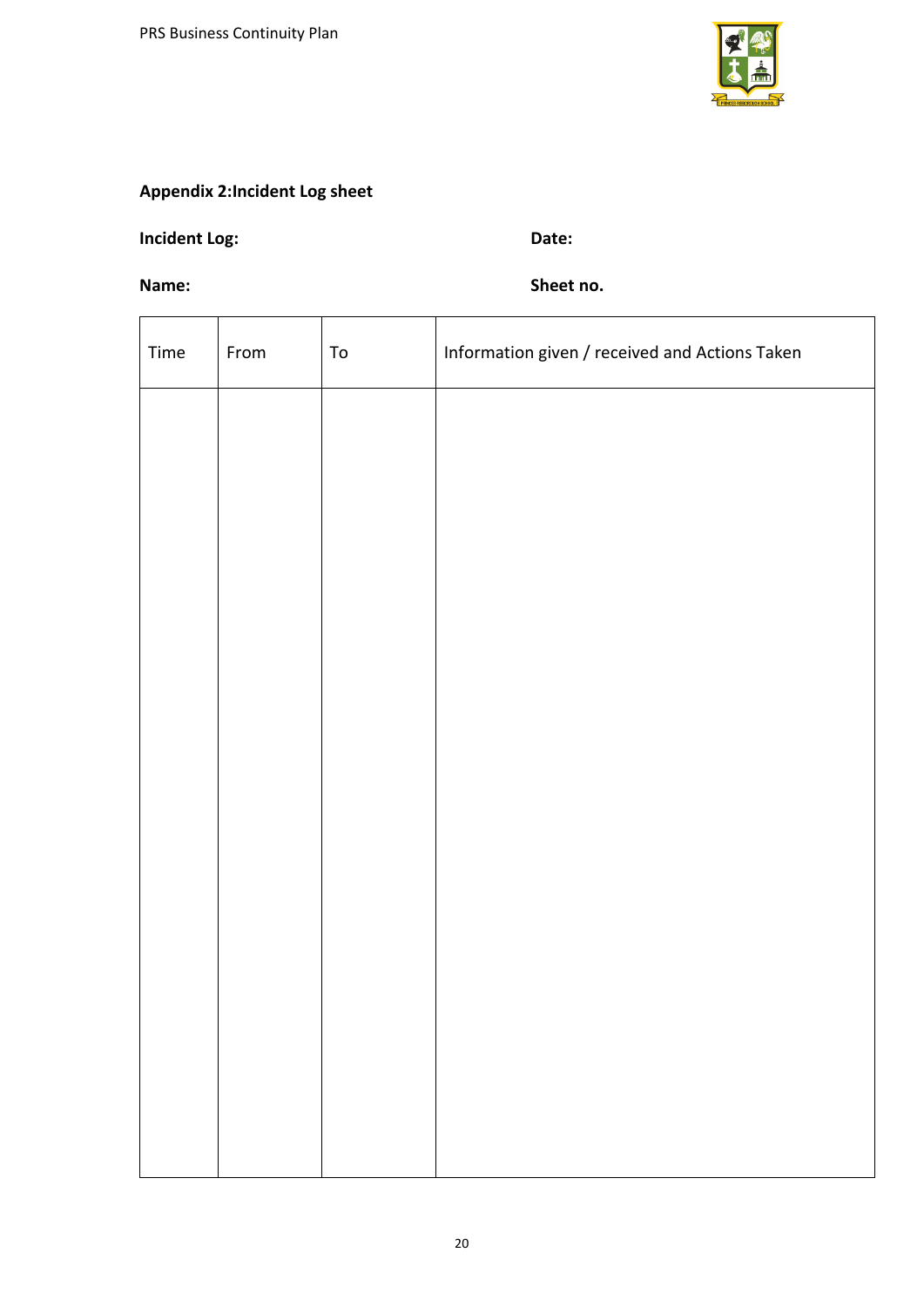

#### **Appendix 3. EMERGENCY CONTACTS AT THE COUNTY COUNCIL**

This document provides schools with a list of officer contact numbers which should be used for specific single issues which may require an urgent response/support from officers e.g. media interest, HR issues and property incidents.

For dealing with critical incidents/major emergencies and school closures please refer to the back page of this document

#### **SCHOOL IMPROVEMENT SERVICE**

Operations Managers and Area Advisers should be contacted in the event of school closure caused by severe weather or heating failure etc, or other urgent/confidential matters. Once a school closure has been agreed it should be logged - please refer to "school closures" on page 4 for more information.

| <b>Position</b>      | <b>Name</b>        | Work number  | Home number  | <b>Mobile number</b> |
|----------------------|--------------------|--------------|--------------|----------------------|
| <b>Northern Area</b> |                    |              |              |                      |
| <b>Office</b>        |                    |              |              |                      |
| Operations           | David Cousins      | 01296 383333 | 01628 440940 | 07984 615007         |
| Manager              |                    |              |              |                      |
| Area Adviser         | Dan China          | 01296 383526 | 01280 821198 | 07718 839904         |
| <b>Southern Area</b> |                    |              |              |                      |
| <b>Office</b>        |                    |              |              |                      |
| Operations           | <b>Bob Gibbard</b> | 01494 475328 | 01628 484871 | 07860 104501         |
| Manager              |                    |              |              |                      |
| Area Adviser         | David Preston      | 01494 475337 | 01494 528210 | 07738 024428         |

#### **PROPERTY RELATED INCIDENTS**

These numbers should be used in the event of an occurrence outside normal office hours. Incidents might include fire, storm damage, major leak, building movement or heating and electrical failures. Please note however that these numbers should only be used in the event of an approved contractor not being able to attend or remedy the situation. Procedures for dealing with urgent/emergency work out of office hours are sent to schools separately by Property Services.

| <b>Position</b>              | <b>Name</b>  | Work number | Home<br>number              | <b>Mobile</b><br>number |
|------------------------------|--------------|-------------|-----------------------------|-------------------------|
| <b>Building Surveyor and</b> | Nigel Sexton |             | 01296 382525   01438 821018 | 07850 933740            |
| Maint. Mgr                   |              |             |                             |                         |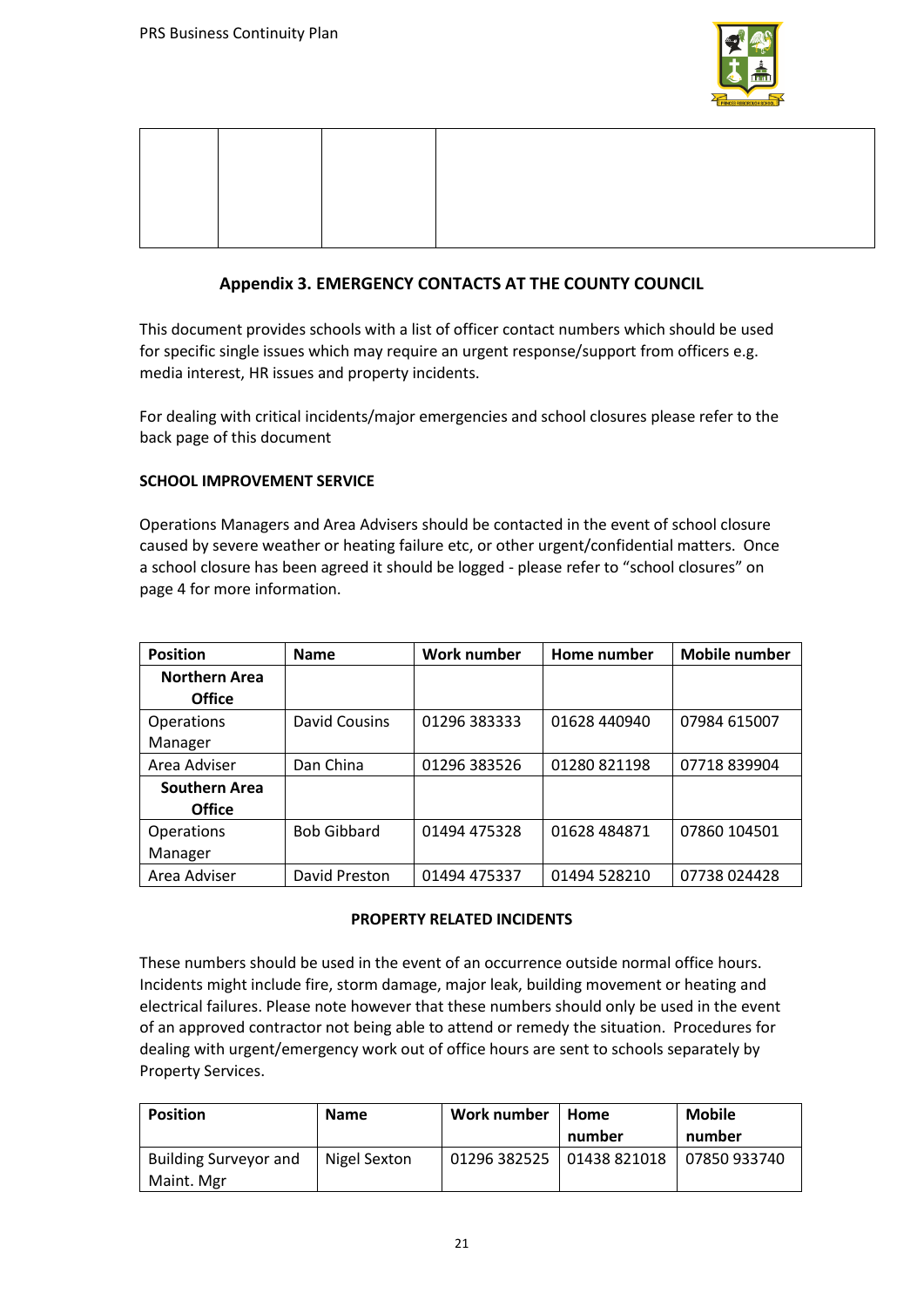

| Operational                    | Peter Edington      | 01296 382511 | 01494 862314 | 07850 981557 |
|--------------------------------|---------------------|--------------|--------------|--------------|
| Maintenance Manager            |                     |              |              |              |
| <b>Principal Building</b>      | George              | 01296 382595 | 01296 730020 | 07585 677292 |
| Surveyor                       | Thompson            |              |              |              |
| <b>Principal Building</b>      | Robert Walter       | 01296 382516 | 01296 487484 | 07850 936053 |
| Surveyor                       |                     |              |              |              |
| <b>Electrical Engineer</b>     | Charlie Tomlin      | 01296 382984 | 01296 580631 | 07860 396621 |
| <b>Electrical Engineer (AV</b> | Alec Payne          | 01296 382924 | 01869 323614 | 07860 429833 |
| & Chiltern)                    |                     |              |              |              |
| <b>Mechanical Engineer</b>     | David Eagles        | 01296 382569 | 01908 606784 | 07734 734318 |
| (AV and Chiltern)              |                     |              |              |              |
| <b>Building Surveyor</b>       | John Crockett       | 01296 382812 | 01296 733738 | 07860 114206 |
| <b>Electrical Engineer</b>     | <b>Eddie Davies</b> | 01296 382901 | 01494 440727 | 07860 114441 |
| (Wyc. & S.Bucks)               |                     |              |              |              |
| <b>Mechanical Engineer</b>     | Keith Pearson       | 01296 383032 | 01494 447754 | 07850 953935 |
| (Wyc. & S. Bucks)              |                     |              |              |              |

#### **HOME-TO-SCHOOL TRANSPORT ISSUES**

Schools would be expected to contact the officers below in situations that would include school closure and other serious incidents (excluding bad weather) which require transport contracts to be temporarily suspended at short notice; road traffic collision or injury to passenger(s) involving Bucks County Council arranged home-to-school transport; out-ofcounty residential special schools e.g. where the transport has not arrived to transport pupils home or parents are found not to be at home to receive the child.

| <b>Position</b>             | <b>Name</b>          | Work number  | Home number  | <b>Mobile</b> |
|-----------------------------|----------------------|--------------|--------------|---------------|
|                             |                      |              |              | number        |
| Passenger Transport,        | <b>Helen</b>         | 01296 383745 | 01865 515484 | 07710 617688  |
| <b>Group Manager</b>        | Halfpenny            |              |              |               |
| (mainstream schools)        |                      |              |              |               |
| Team Leader,                | Andy Clarke          | 01296 383468 | 07734 132411 | 07734 132411  |
| Mainstream                  |                      |              |              |               |
| Passenger Transport         |                      |              |              |               |
| Team Leader, Swan           | <b>Graham Norris</b> | 01296 383746 | 01993 880621 | 07860 735185  |
| Rider                       |                      |              |              |               |
| Group Manager,              | Gordon               | 01296 382403 | 01280 821447 | 07793 666365  |
| <b>Specialist Transport</b> | McKendry             |              |              |               |
| <b>Team Leader SEN</b>      | Phil Dyson           | 01296 383140 | 01296 338636 | 07710 048545  |
| Transport                   |                      |              |              |               |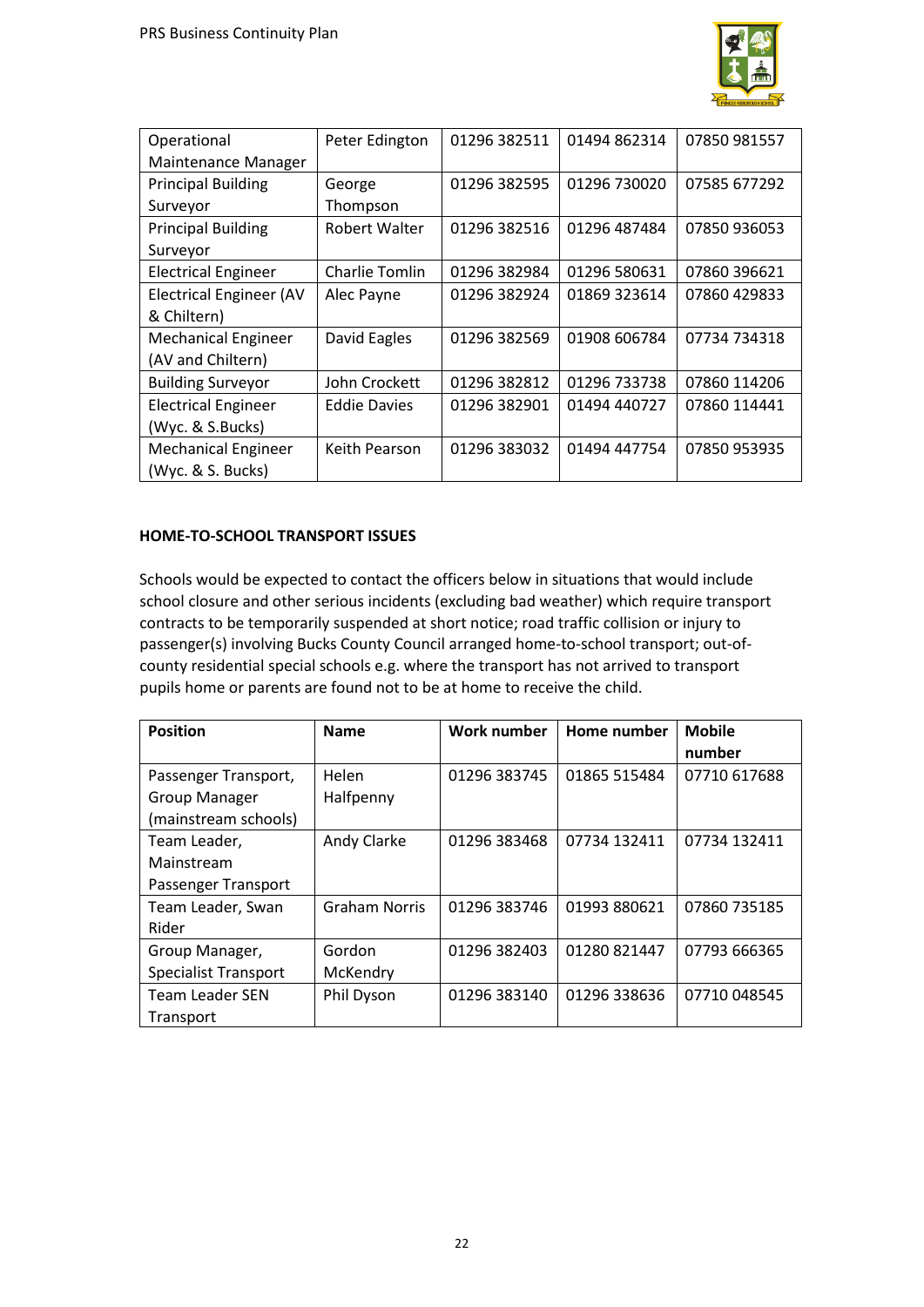

#### **MEDIA CONTACTS**

There may be times when a situation or incident may attract media attention but is not classed as an emergency. Examples might include urgent HR issues or the death of a pupil which is not directly related to school activity. If you need to contact an officer out of hours please initially try the general mobile number below followed by individual numbers as listed.

| Out of hours mobile           |                     |        |        | 07825 430978 |
|-------------------------------|---------------------|--------|--------|--------------|
| number                        |                     |        |        |              |
| <b>Media Relations</b>        | Sheila              | 01296  | 01908  | 07724884157  |
| Manager                       | Macdonald           | 382365 | 660800 |              |
| <b>Communications Officer</b> | <b>Viv Saunders</b> | 01296  | 01844  | 07918176268  |
|                               |                     | 382673 | 343152 |              |
| <b>Communications Officer</b> | Sian Hester         | 01296  | 01494  | 07814 303922 |
|                               |                     | 382149 | 589321 |              |
| <b>Communications Officer</b> | Lucy Stratton       | 01296  |        |              |
|                               |                     | 382625 |        |              |